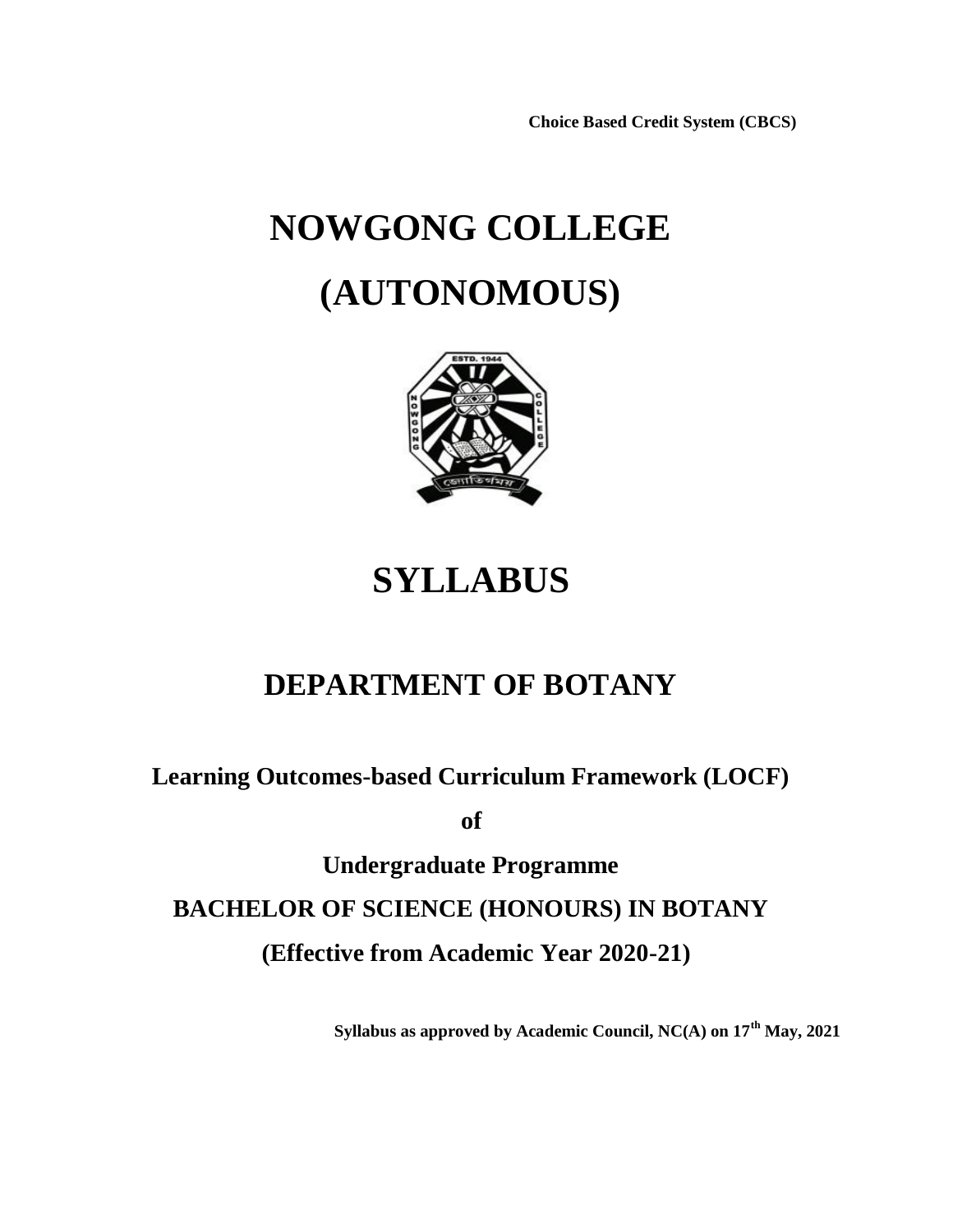**Core Papers in Botany B.Sc. (Honours) in Botany SEMESTER I Paper : BOTA-HCC-1016 (Phycology and Microbiology) Total Lectures: 60 Credits: 6 (Theory-4; Practical-2)**

**Total marks = 100; Theory:(60+20); Practical: 20**

*Course objective:* This paper aims to study the concepts of phycology and microbiology with

respect to its diversity and different applications.

*Course outcome:* After successful completion of the course, students will have a clear picture

of the microbial world, viruses and bacteria along with introduction to the world of algae and its respective economic importance.

### **THEORY**

#### **Unit 1:** *Introduction tomicrobial world* **(10lectures)**

Scope of microbes in industry and environment; Microbial nutrition, growth and metabolism [Only an overview of microbial metabolism- the concept of anabolism (Biosynthesis) and catabolism (ATP-generating Pathways-Respiration and Fermentation)].

#### **Unit 2:** *Viruses* **(7lectures)**

Discovery, physiochemical and biological characteristics; classification (Baltimore), general structure with special reference to viroids and prions; replication (general account), DNA virus (T-phage), lytic and lysogenic cycle; RNA virus (TMV). Economic importance of viruses with reference to vaccine production, role in research, medicine and diagnostics, as causal organisms of plant diseases.

#### **Unit 3:***Bacteria* **(7 lectures)**

Discovery, general characteristics; Types-archaebacteria, eubacteria,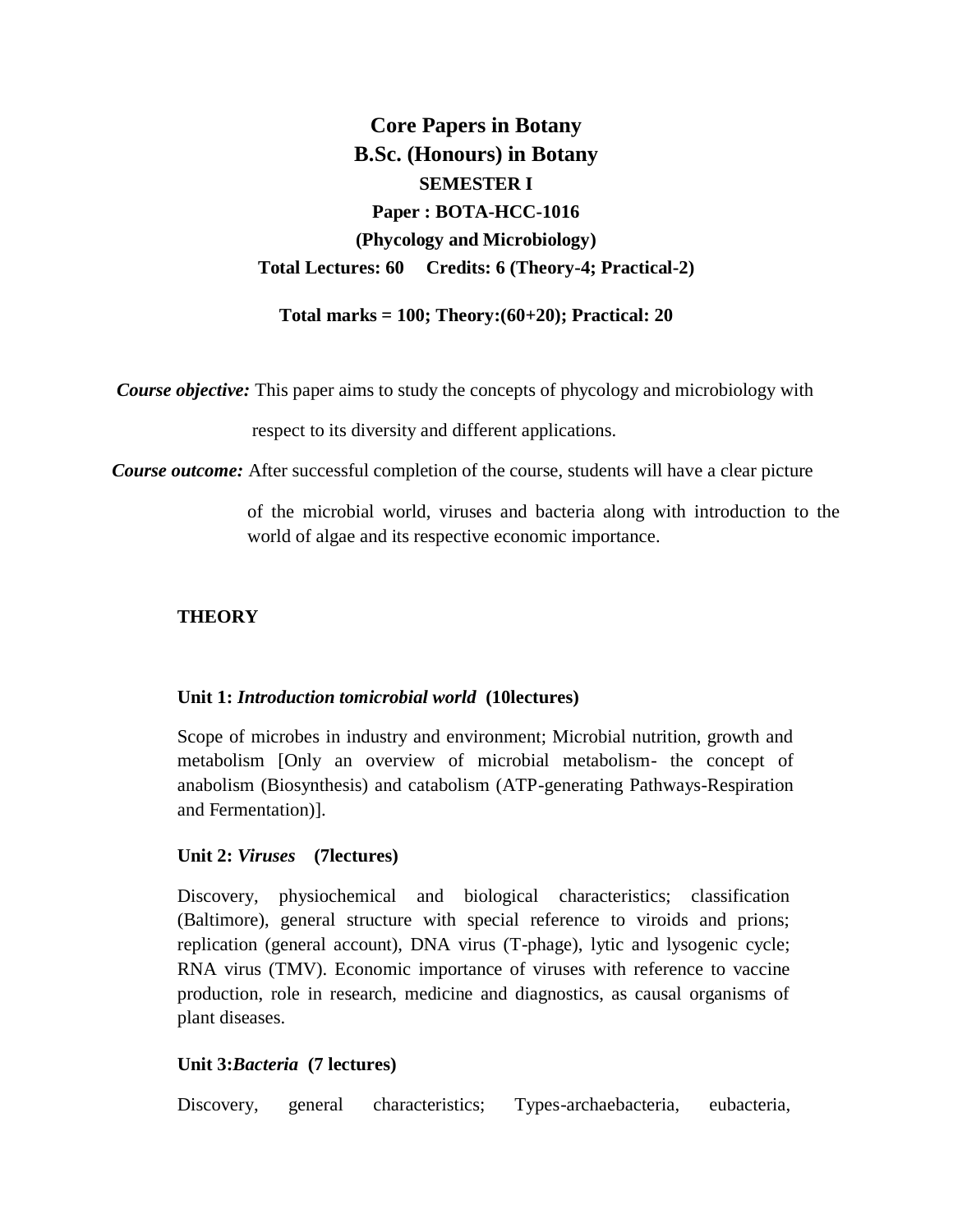actinomycetes, mycoplasma, rickettsia, chlamydiae and sphaeroplasts); Cell structure; Nutritional types; Reproduction-vegetative, asexual and recombination (conjugation, transformation and transduction). Economic importance of bacteria with reference to their role in agriculture and industry (Alcohol and Antibiotic production).

# **Unit 4:***Algae***(10 lectures)**

General characteristics; Ecology and distribution; range of thallus organization; Cell structure and components; cell wall, pigment system, reserve food (of only groups represented in the syllabus), flagella; methods of reproduction; Classification; Evolutionary significance of *Prochloron*; criteria, system of Fritsch, and evolutionary classification of Lee (only upto groups); Role of algae in the environment, agriculture, biotechnology and industry, Economic importance ofDiatoms.

# **Unit 5:** *Cyanophytaand***Xanthophyta (8 lectures)**

Ecology and occurrence; Range of thallus organization; Cell structure; Reproduction, Morphology and life-cycle of *Nostoc* and *Vaucheria.*

# **Unit 6:** *Chlorophyta, CharophytaandBacillariophyta* **(10 lectures)**

General characteristics; Occurrence; Range of thallus organization; Cell structure; Reproduction. Morphology and life-cycles of *Volvox, Oedogonium, Coleochaete, Chara.* General Account of Bacillariophyta*.*

# **Unit 7:** *Phaeophytaand Rhodophyta* **(8 lectures)**

Characteristics; Occurrence; Range of thallus organization; Cell structure; Reproduction. Morphology and life-cycles of *Ectocarpus*, *Fucus* and *Polysiphonia.*

# **PRACTICAL**

# **Microbiology**

- 1. Electron micrographs/Models of viruses T-Phage and TMV/ Line drawings/Photographs of Lytic and LysogenicCycle.
- 2. Types of Bacteria to be observed from temporary/permanent slides/photographs. Electron micrographs of bacteria, binary fission, endospore, conjugation, rootnodule.
- 3. Gramstaining Preparation of slides.
- 4. Isolation of soilmicroflora.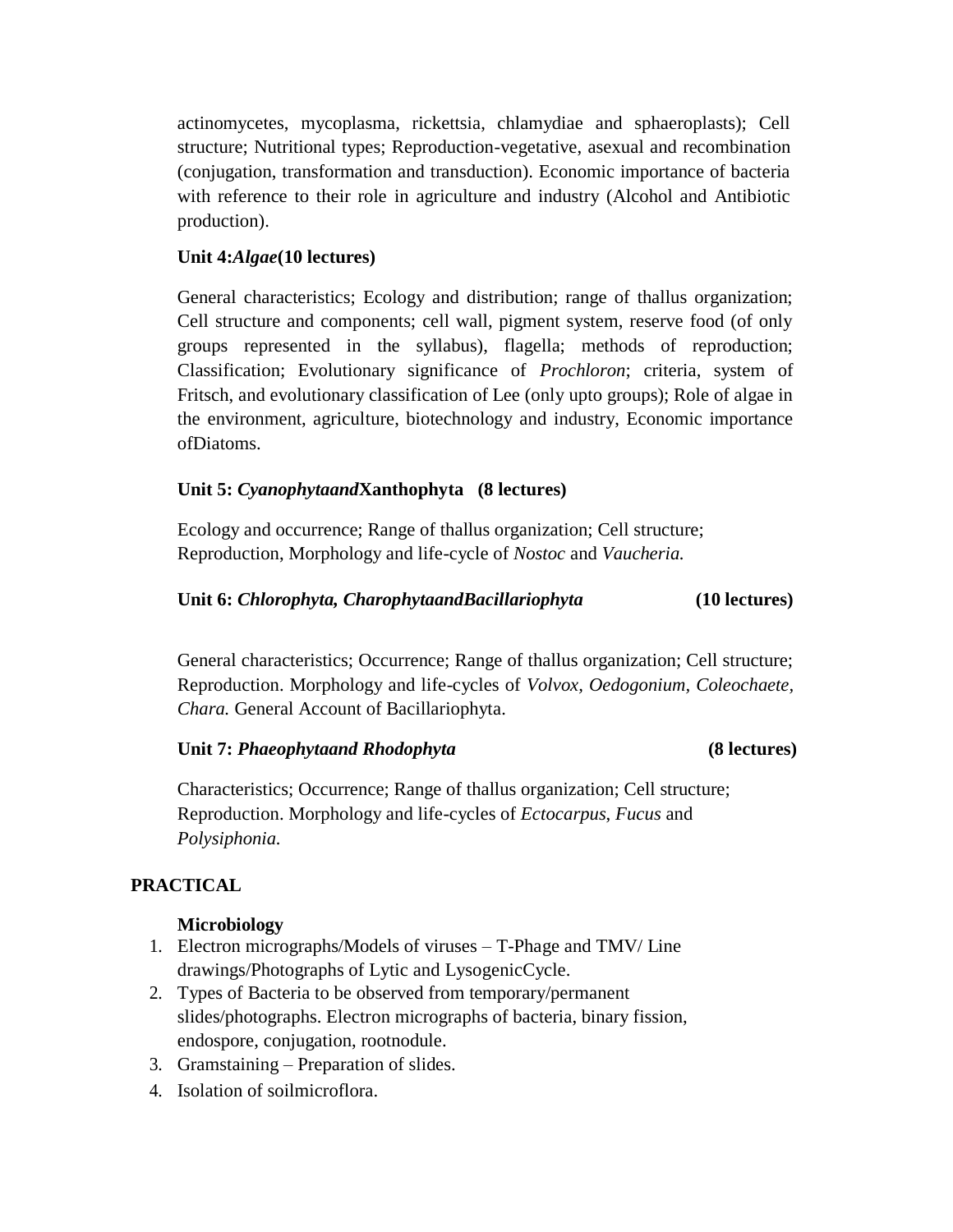5. Endospore staining with malachite green using the endospores ofbacteria.

## **Phycology**

1. Study of vegetative and reproductive structures of *Nostoc, Volvox*, *Oedogonium, Chara, Vaucheria, Ectocarpus, Fucus* and *Polysiphonia, Procholoron*through electron micrographs, permanentslides.

## **Suggested Readings: -**

1. Studies in Botany: Debabrata Mitra, Jibesh Ghuha & amp; Salil Chowdhury, Vol. I  $&$  II,

Moulik Library.

2. Botany for Degree Students: A.C. Dutta (Revised by T.C. Dutta), 6 th Edition, Oxford

Publisher.

3. Life Sciences: Fundamentals and Practice, Pranab Kumar and Usha Mina, Vol. I &amp: II.

Pathfinder Publication.

4. Biodiversity (2020). Ranjit Nath Bhattacharjee. Kalyani Publishers, India

5. A Text Book of Microbiology and Phycology (2020). Bijaya Kumar Mishra and Nirupama Dash. Kalyani Publishers, India.

6. Botany for Degree Students: Algae, B.R Vashishta, Dr. A. K Sinha and Dr. Adarsh Kumar, S Chand & amp; Company; 2nd edition (1 December 2010).

- 7. Textbook of Algae, O.P. Sharma (Tata McGraw-Hill Education, 2011).
- 8. Mycology and Microbiology (A Textbook for UG and PG Courses) (K.V.B.R. Tilak,
- K.V. Mallaiah, C. Manoharachary, I.K. Kunwar; Scientific Publishers (India); Edition:
- 1, 2016.
- 9. Microbiology and Phycology; Amit Jain; Mahaveer Publications.

10. A Textbook of Microbiology; D K Maheshwari and R C Dubey; S Chand Publishing.

# **PAPER: BOTA–HCC-1026**

### **(Biomolecules and Cell Biology)**

### **Total Lectures: 60 Credits: 6 (Theory-4; Practical-2)**

### **Total marks = 100; Theory:(60+20); Practical: 20**

*Course objective:* This paper aims to provide a picture of plant biomolecules and cell biology

in details.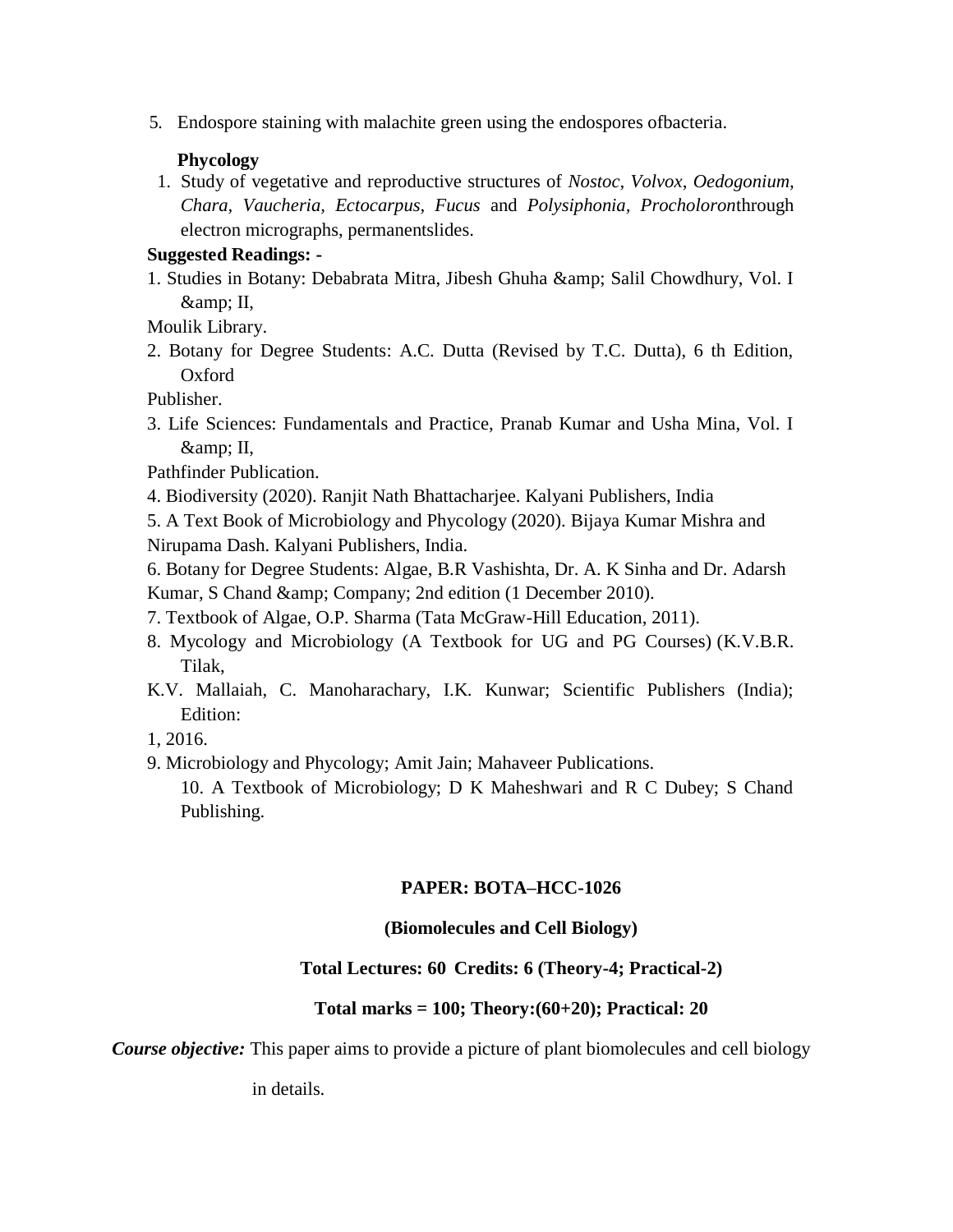*Course outcome:* After successful completion of the course, students will have a clear picture

of chemical bonds among molecules, details of carbohydrates, lipids,

 proteins, nucleic acids; concepts of bioenergetics; enzymes; characteristics and origin of cells, chemistry, structure and function of plant cell, membrane transport, cell organelles, cytoskeleton and cell division.

### **THEORY**

#### **Unit 1:***Biomolecules* **(20 lectures)**

Types and significance of chemical bonds; Structure and properties of water; pH and buffers.

**Carbohydrates:** Nomenclature and classification; Monosaccharides; Disaccharides; Oligosaccharides and Polysaccharides.

**Lipids:** Definition and major classes of storage and structural lipids; Fatty acids structure and functions; Essential fatty acids; Triacyl glycerols structure, functions and properties; Phosphoglycerides.

**Proteins:** Structure of amino acids; Levels of protein structure-primary, secondary, tertiary and quarternary; Protein denaturation and biological roles ofproteins.

**Nucleic acids:** Structure of nitrogenous bases; Structure and function of nucleotides; Typesof nucleic acids; Structure of A, B, C, D, Z types of DNA; Types ofRNA.

### **Unit 2:***Bioenergenetics* **(4 lectures)**

Laws of thermodynamics, concept of free energy, endergonic and exergonic reactions,coupled reactions, redox reactions. ATP: structure, its role as a energy currencymolecule.

### **Unit 3:***Enzymes* **(6 lectures)**

Structure of enzyme: holoenzyme, apoenzyme, cofactors, coenzymes and prosthetic group; Classification of enzymes; Features of active site, substrate specificity, mechanism of action (activation energy, lock and key hypothesis, induced-fit theory), Michaelis – Menten equation, enzyme inhibition and factors affecting enzyme activity.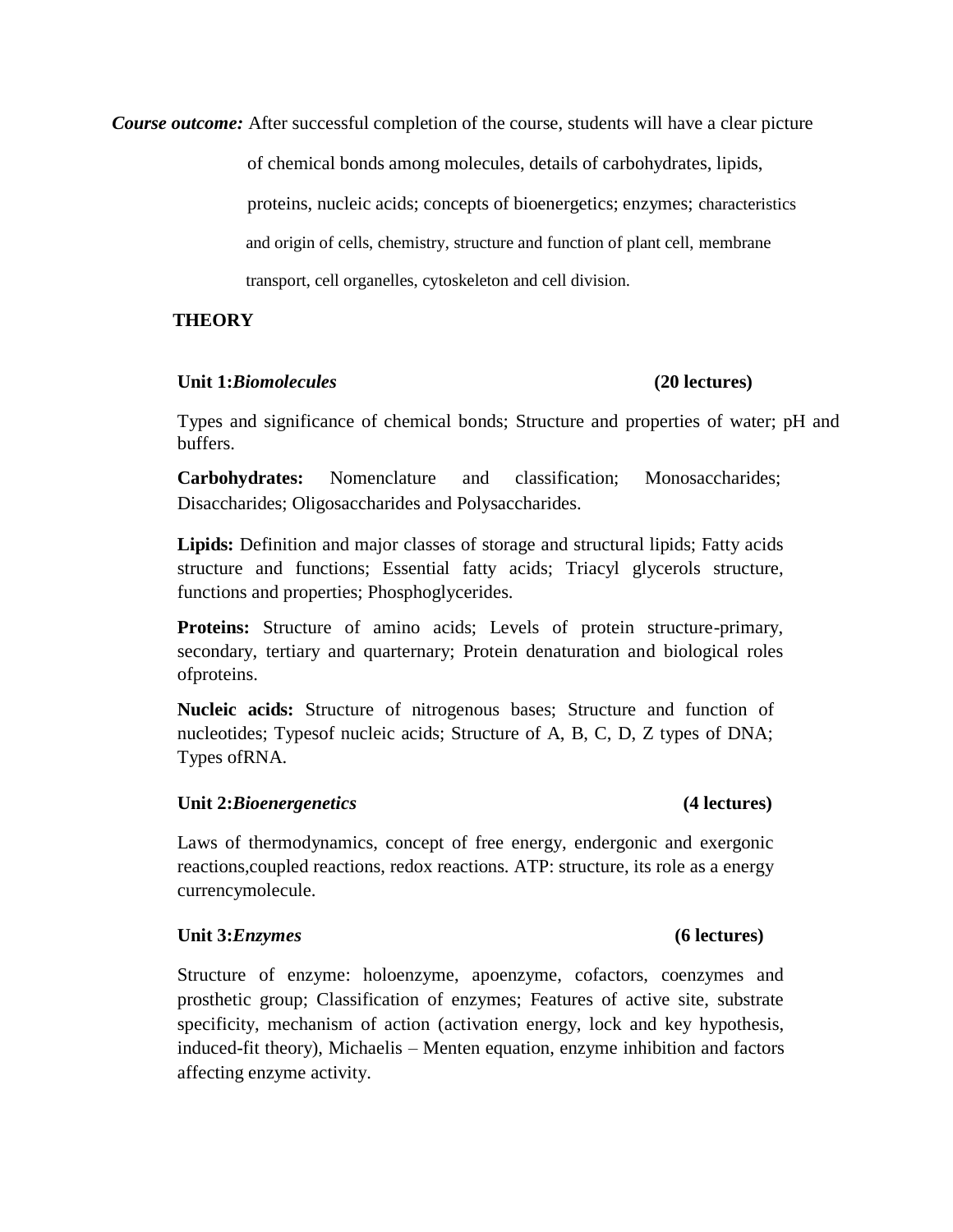### **Unit 4:***The cell* **(4lectures)**

Cell as a unit of structure and function; Characteristics of prokaryotic and eukaryotic cells; Origin of eukaryotic cell (Endosymbiotic theory).

**Unit 5:** *Cell wall andplasmamembrane***(4 lectures)** Chemistry, structure and function of Plant cell wall. Overview of membrane function; fluid mosaic model; Chemical composition of membranes; Membrane transport – Passive, active and facilitated transport, endocytosis and exocytosis.

### **Unit 6:***Cellorganelles* **(16 lectures)**

**Nucleus:** Structure-nuclear envelope, nuclear pore complex, nuclear lamina, molecular organization of chromatin; nucleolus.

**Cytoskeleton:** Role and structure of microtubules, microfilaments and intermediary filament.

**Chloroplast, Mitochondria and Peroxisomes:** Structural organization; Function; Semiautonomous nature of mitochondria and chloroplast.

**Endomembrane system:** Endoplasmic Reticulum – Structure, targeting and insertion of proteins in the ER, protein folding, processing; Smooth ER and lipid synthesis, export of proteins and lipids; Golgi Apparatus – organization, protein glycosylation, protein sorting and export from Golgi Apparatus; Lysosomes

# **Unit 7:***Cell division* **(6 lectures)**

Phases of eukaryotic cell cycle, mitosis and meiosis; Regulation of cell cycle-checkpoints, Role of protein kinases.

# **PRACTICAL**

- 1. Qualitative tests for carbohydrates, reducing sugars, non-reducing sugars, lipids andproteins.
- 2. Study of plant cell structure with the help of epidermal peel mount ofOnion/*Rhoeo/Crinum*.
- 3. Demonstration of the phenomenon of protoplasmic streaming in *Hydrilla* and *Vallisnaria*leaf.
- 4. Counting the cells per unit volume with the help of haemocytometer. (Yeast/Pollengrains).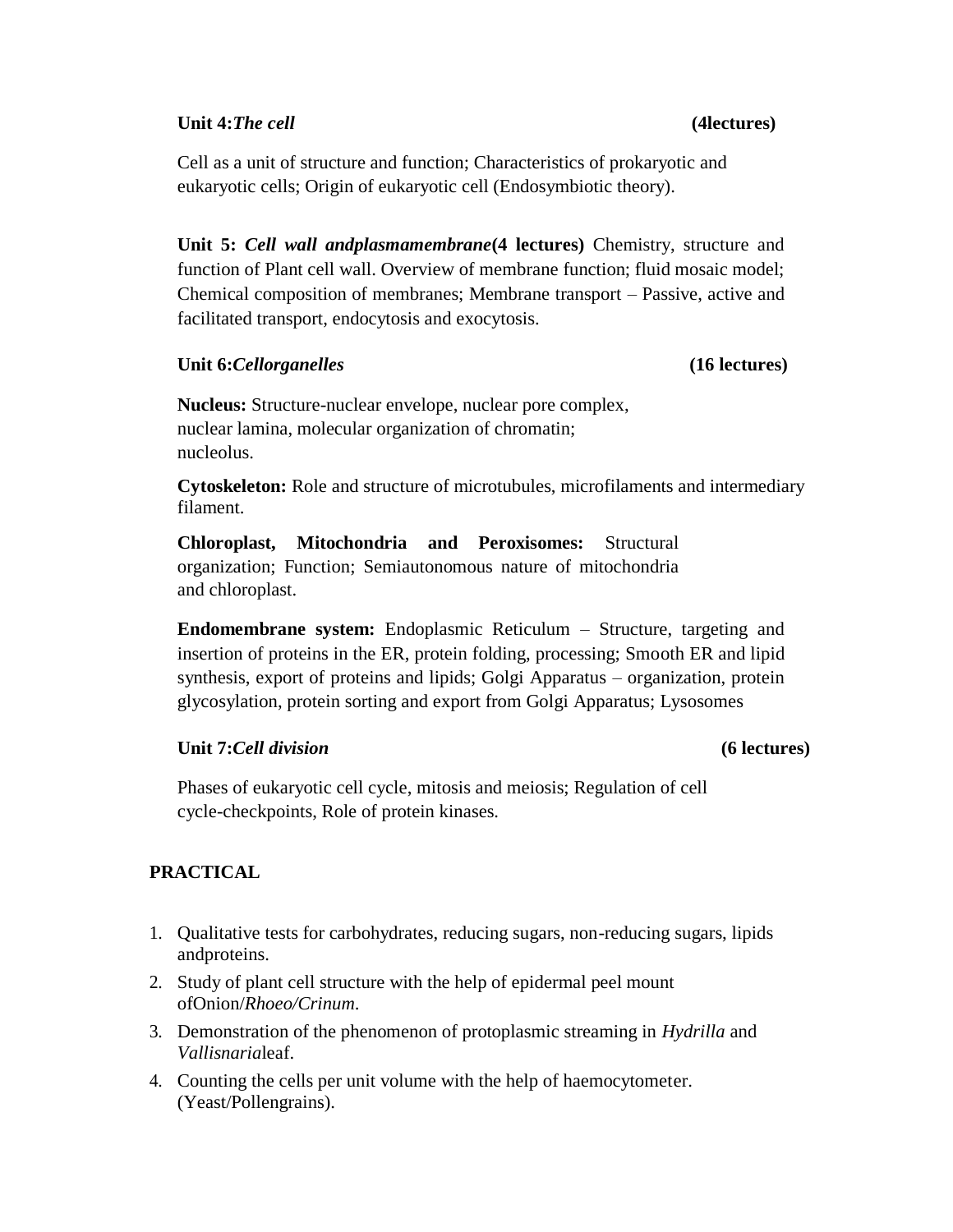- 5. Cytochemical staining of DNA- Feulgen and cell wall in the epidermal peel of onionusing Periodic Schiff's (PAS) stainingtechnique.
- 6. Study the phenomenon of plasmolysis andde-plasmolysis.
- 7. Study different stages of mitosis and meiosis(Demonstration).

# **Suggested Readings: -**

1. Fundamentals of Molecular Biology (Theory and Practical) (2021). Arun Chandra

Sahu. Kalyani Publishers, India.

2. A Textbook of Plant Physiology, Biochemistry and Biotechnology; S K Verma and

Mohit Verma; S Chand Publication. (1995).

3. Plant Physiology and Biochemistry; H. S. Srivastava and N. Shankar; Rastogi

Publications (2005).

4. Biochemistry and Physiology of Plant Hormones; Thomas C. Moore; Springer.

5. Plant Physiology and Biochemistry; B.V. Pandey and P. Verma; Ram Prasad Publication (2019).

6. A Quick Approach to Plant Physiology, Biochemistry and Biotechnology; B.Bose,

R.K. Singhal and J. Chauhan; Jain Brothers.

7. Developments in Physiology, Biochemistry and Molecular Biology of Plants: Vol. 1;

Bandana Bose and A. Hemantaranjan (Editor); New India Publishing Agency (2005).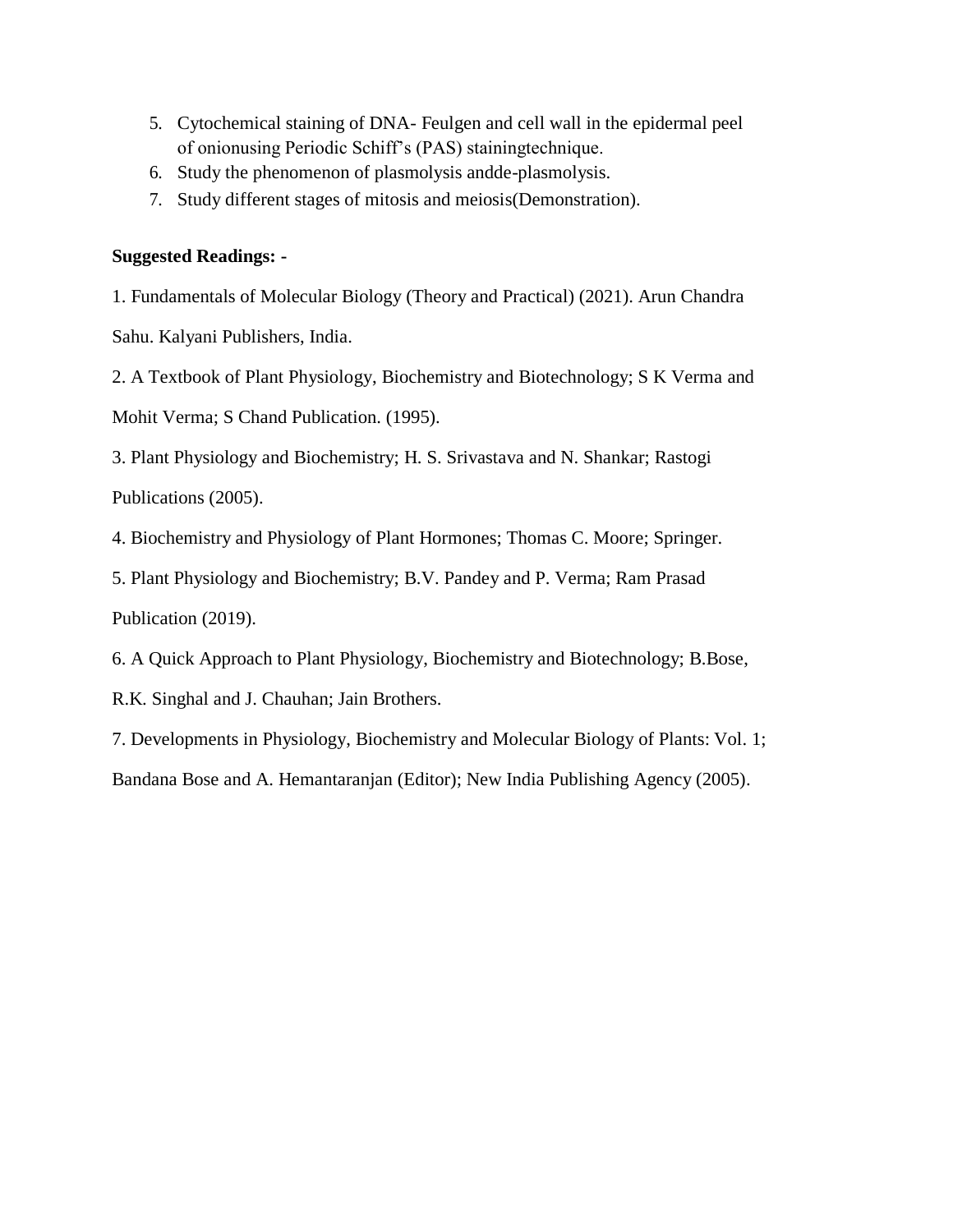# **SEMESTER II Paper : BOTA-HCC-2016 (Mycology and Phytopathology)**

**Total Lectures: 60 Credits: 6 (Theory-4; Practical-2)**

### **Total marks = 100; Theory:(60+20); Practical: 20**

*Course objective:* This paper aims to build up a clear knowledge on various applied aspects of mycology and plant pathology.

*Course outcome:* After successful completion of the course, students will learn about general characteristics, cell wall composition, nutrition and classification of fungi along with respective representative genus in each group. Also, students will learn about general symptoms, geographical distribution of diseases; Host-Pathogen relationships; plant diseases along with its prevention and control.

### **THEORY**

#### Unit 1: Unit 1: Introduction to true fungi **the contract of the contract of the contract of the contract of the contract of the contract of the contract of the contract of the contract of the contract of the contract of th**

General characteristics; Affinities with plants and animals; Thallus organization; Cell wall composition; Nutrition; Classification.

# Characteristic features; Ecology and significance; Thallus organisation; Reproduction; Life cycle with reference to *Synchytrium, Mucor*.

#### Unit 4: Ascomycota (10 lectures)

General characteristics (asexual and sexual fruiting bodies); Ecology; Life cycle, Heterokaryosis and parasexuality; Life cycle and classification with reference to *Saccharomyces, Penicillium, Alternaria, Neurospora* and *Peziza.*

### Unit 2: Chytridiomycota and Zygomycota (5 lecture)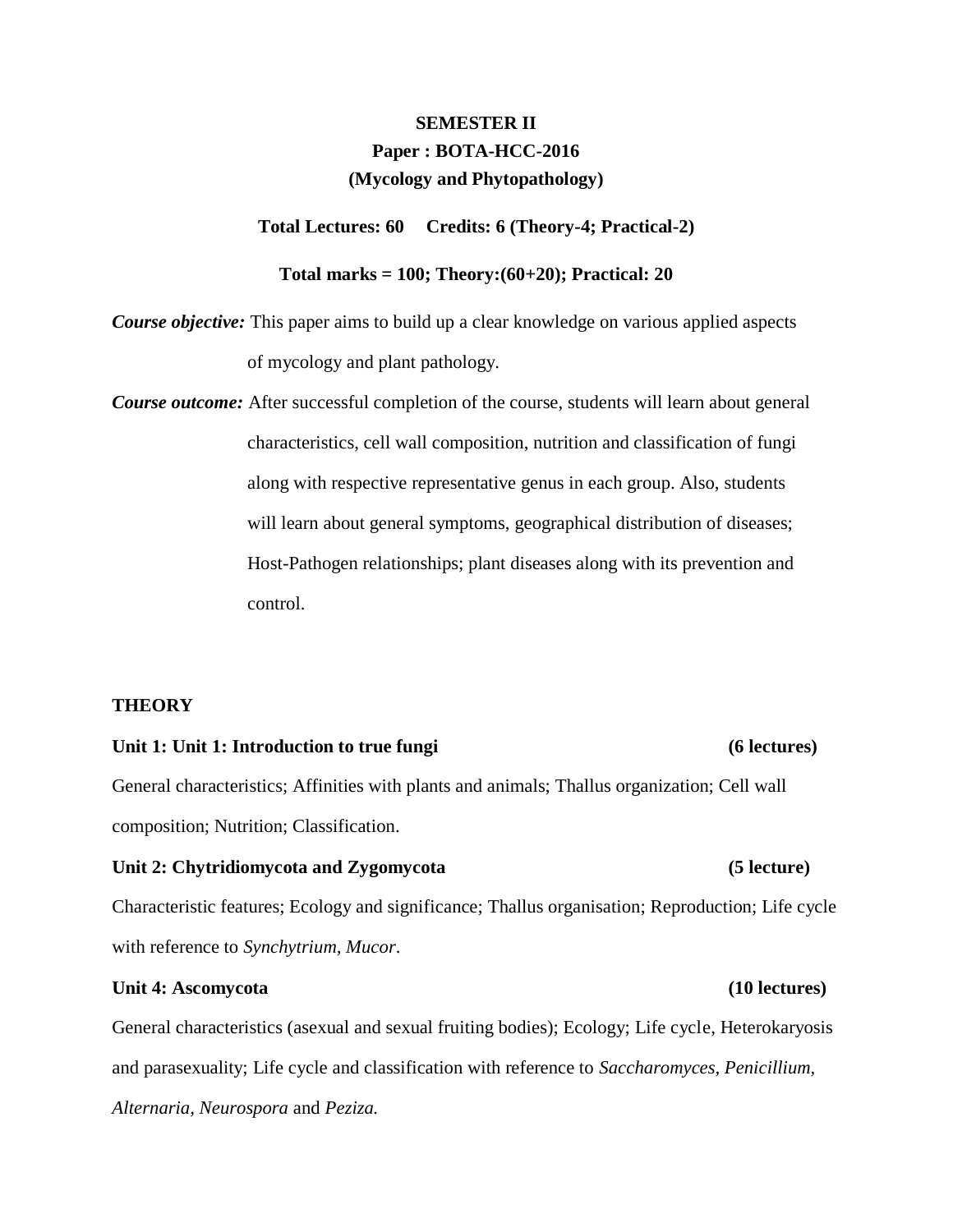### **Unit 5: Basidiomycota (8 lectures)**

General characteristics; Ecology; Life cycle and Classification with reference to Black stem rust on wheat, *Puccinia* (Physiological Specialization), loose and covered smut (symptoms only); *Agaricus*: Bioluminescence; Fairy Rings and Mushroom Cultivation.

### Unit 6: Allied Fungi (3 lectures)

General characteristics; Status of Slime molds; Classification; Occurrence; Types of plasmodia;

Types of fruiting bodies.

# **Unit 7: Oomycota (4 lectures)**

General characteristics; Ecology; Life cycle and classification with reference to *Phytophthora,*

*Albugo.*

### Unit 8: Symbiotic associations (4 lectures)

Lichen – Occurrence; General characteristics; Growth forms and range of thallus organization;

Nature of associations of algal and fungal partners; Reproduction; Economic and Ecological importance; Mycorrhiza-Ectomycorrhiza, Endomycorrhiza and their significance.

# **Unit 9: Applied Mycology (10 Lectures)**

Role of fungi in food industry (Flavour & texture, Fermentation, Baking, Organic acids, Enzymes, Mycoproteins); Agriculture (Biofertilizers); Mycotoxins; Biological control (Mycofungicides,

Mycoherbicides, Mycoinsecticides, Myconematicides); Secondary metabolites

(Pharmaceutical preparations).

# **Unit 10: Phytopathology (10 lectures)**

Terms and concepts; General symptoms; Geographical distribution of diseases; Etiology;

Symptomology; Host-Pathogen relationships; Disease cycle and Environmental relation;

Prevention and Control of plant diseases, and Role of quarantine.

Bacterial diseases – Citrus canker. Viral diseases – Tobacco Mosaic viruses, vein clearing. Fungal diseases – Early blight of potato, Black stem rust of wheat, White rust of crucifers.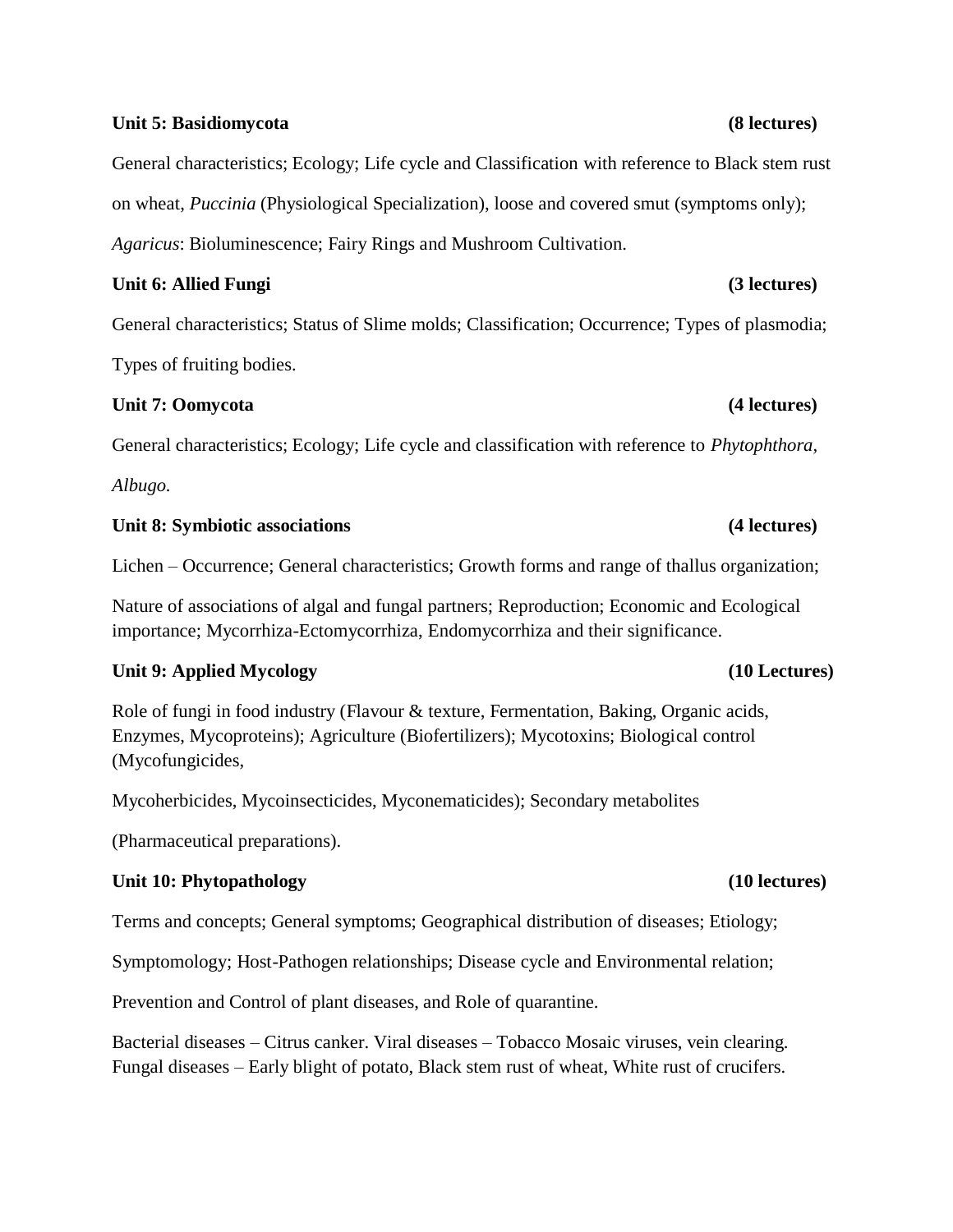# **PRACTICAL**

1. Introduction to the world of fungi (Unicellular, coenocytic/septate mycelium, ascocarps & basidiocarps).

2. *Mucor*: study of asexual stage and sexual structures.

3. *Penicillium*: study of asexual stage and sexual stage.

4. *Peziza*: Study of reproductive structure; sectioning through ascocarp.

5. *Alternaria:* Study of reproductive structure.

6. *Puccinia*: Herbarium specimens of Black Rust on wheat stem and in infected Barberry leaves; Sections through infected part/ mounts of spores.

7. *Agaricus*: Specimens of button stage and fullgrown mushroom; sectioning of gills of *Agaricus*.

8. Lichens: Study of growth forms of lichens (crustose, foliose and fruticose) on different substrates. Study of thallus and reproductive structures (soredia and apothecium) through permanent slides. Mycorrhizae: ectomycorrhiza and endomycorrhiza.

11. Phytopathology: Herbarium specimens of bacterial diseases - Citrus Canker; Viral diseases - TMV, Vein clearing; Fungal diseases – Ring spot of cabbage, Black stem rust of wheat.

# **Suggested Readings: -**

- 1. Introduction To Principles of Plant Pathology; R S Singh; Medtech (2017).
- 2. Plant Pathology at a Glance; R P Singh; Daya Publishing House.
- 3. A Text Book of Mycolology and Phytopathology (2019). Bijaya Kumar Mishra and

Nirupama Dash. Kalyani Publishers, India.

- 4. Plant Pathology; R.S. Mehrotra and Ashok Aggarwal (2017).
- 5. Mycology and Microbiology (A Textbook for UG and PG Courses) (K.V.B.R. Tilak,
- K.V. Mallaiah, C. Manoharachary, I.K. Kunwar; Scientific Publishers (India); Edition:
- 1, 2016.
- 6. An Introduction to Fungi (4 th Edition): H C Dubey. Scientific Publishers, India
- 7. Botany for Degree Students: Fungi-B R Vashishta, A K Singha and Anil Kumar.S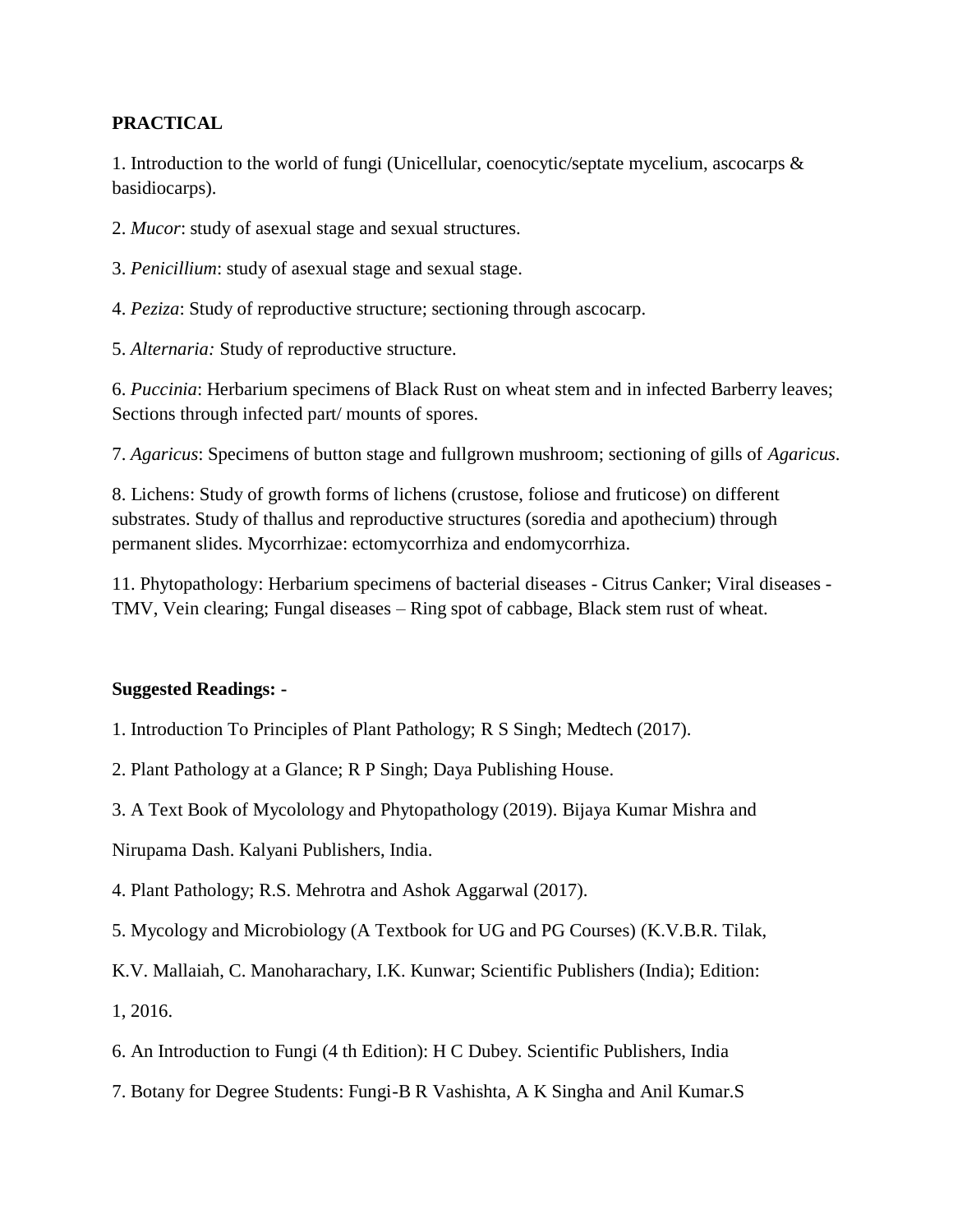Chand Publication

8. Illustrated Glossary of Mycology: Vaidya Jitendra. Career Publications

9. Physiology of Fungi: K. S. Bilgrami and R. N. Verma. Scientific Publishers Journals

Dept Publication

# **Paper : BOTA-HCC-2026 (Archegoniate)**

**Total Lectures: 60 Credits: 6 (Theory-4; Practical-2)**

### **Total marks = 100; Theory:(60+20); Practical: 20**

*Course objective:* This paper aims to study the different groups of plants incorporated under the archigoniates.

*Course outcome:* After successful completion of the course, students will learn about general

account, classification and economic importance of archegoniates; general

introduction to the world of bryophytes, pteridophytes and gymnosperms

along with their respective type species and economic improtances

#### **THEORY**

#### Unit 1: Introduction **(4)** lectures)

General account, classification, morphology, anatomy, reproduction, ecology and economic importance of archegoniates; Transition to land habit; Alternation of generations.

#### Unit 2: Bryophytes (6 lectures)

General characteristics; Adaptations to land habit; Classification; Range of thallus organization.

#### Unit 3: Type Studies-Bryophytes (12 lectures)

Morphology, anatomy and reproduction of *Riccia, Marchantia, Anthoceros, Sphagnum and Polytrichum*; Reproduction and evolutionary trends in *Riccia, Marchantia, Anthoceros, Sphagnum* and *Polytrichum*(developmental stages not included). Ecological and economic importance of bryophytes.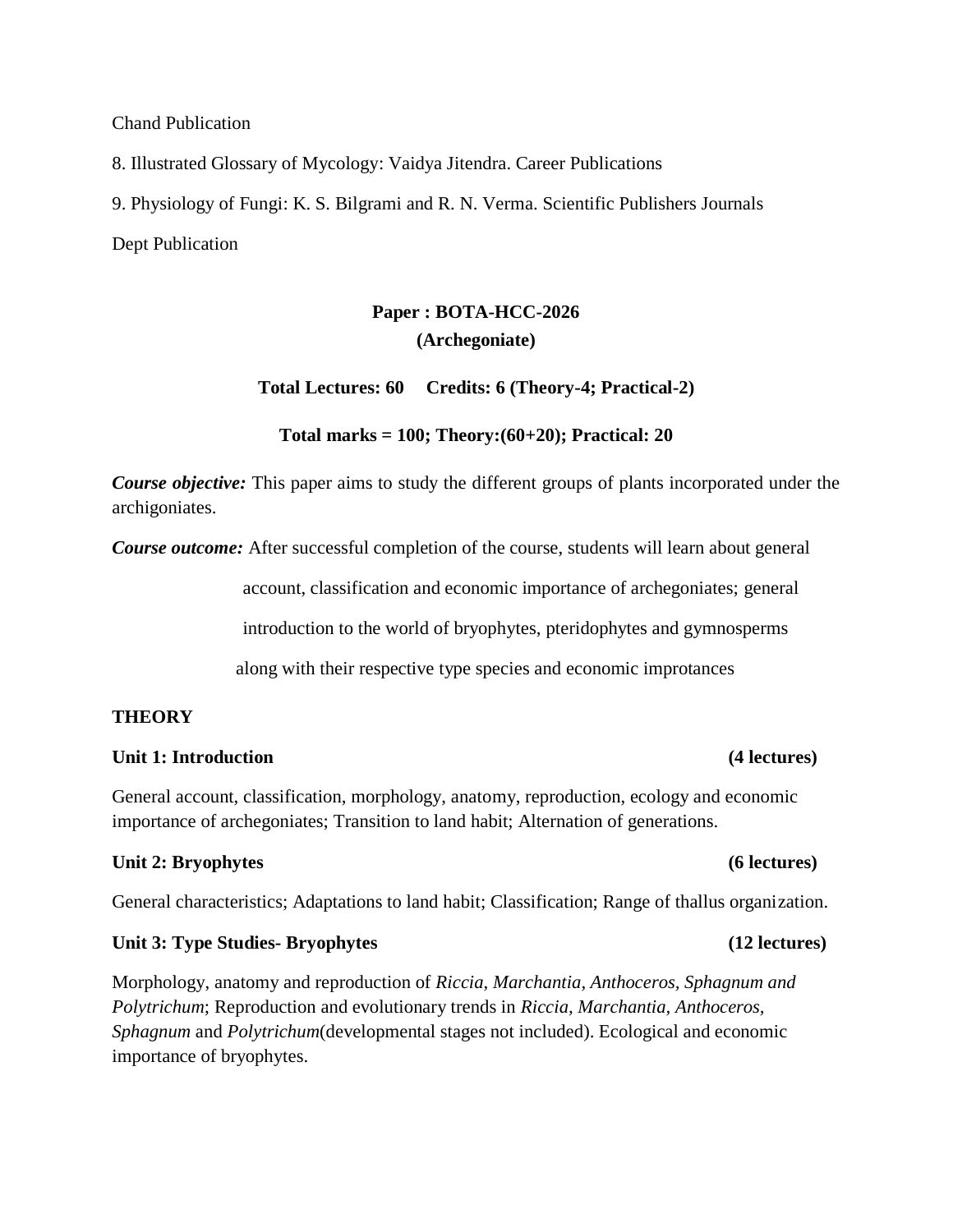### Unit 4: Pteridophytes (6 lectures)

General characteristics; Classification; Early land plants (*Cooksonia*and *Rhynia*).

# Unit 5: Type Studies- Pteridophytes (14 lectures)

Morphology, anatomy and reproduction of *Psilotum*, *Selaginella*, *Equisetum* and *Pteris*  (Developmental details not to be included). Apogamy, and Apospory,

Heterospory and seed habit, Telome theory, Stelar evolution; Ecological and Economic importance.

# Unit 6: Gymnosperms (18 lectures)

General characteristics, classification (up to family), morphology, anatomy and reproduction of

*Cycas*, *Pinus* and *Gnetum*(Developmental details not to be included); Ecological and Economic

importance.

# **PRACTICAL**

1. *Marchantia*- Morphology of thallus, vertical section of thallus, vertical section of Antheridiophore and Archegoniophore.

3. *Anthoceros*- Morphology of thallus/sporophyte.

4. *Polytrichum*- Morphology of thallus and reproductive structures – antheridia, archegonia, capsule and protonema.

5. *Psilotum*- Morphology, transverse section of synangium.

6. *Selaginella*- Morphology, Strobilis, Microsporophyll and megasporophyll.

7. *Equisetum*- Morphology, Strobilus, Sporangiophore, Rhizome.

8. *Pteris*- Morphology, Sporophyll, Sporangium, Prothallus with sex organs and young sporophyte.

9. *Cycas*- Morphology (coralloid roots, bulbil, leaf), Anatomy of leaflet, microsporophyll and ovule.

10. *Pinus*- Morphology (long and dwarf shoots, whole mount of dwarf shoot, male and female

cones), Anatomy of needle, male cone and female cone.

11. *Gnetum*- Morphology (stem, male & female cones), Anatomy of stem and ovule.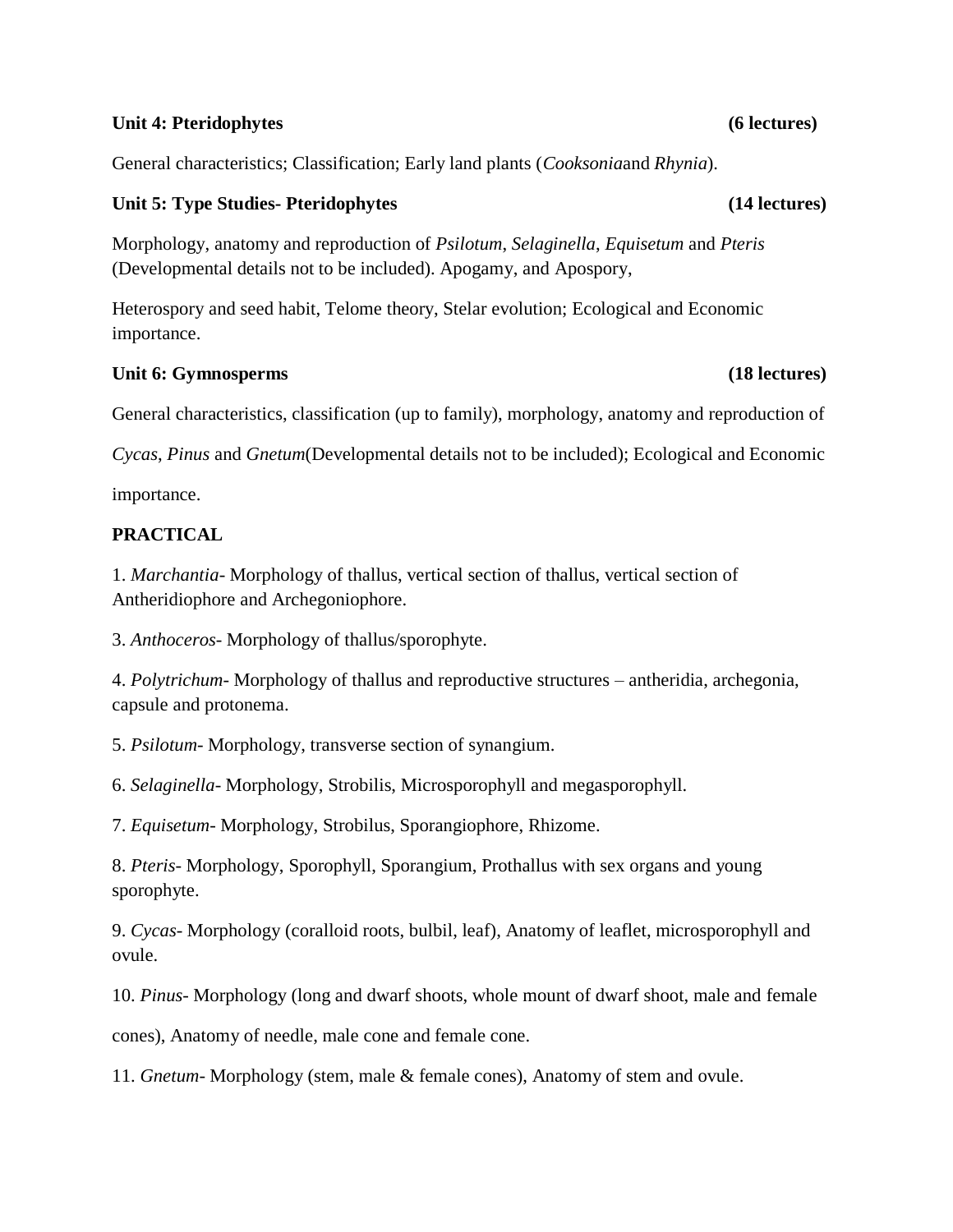#### **Suggested Readings: -**

1. A Text Book of Archegoniate (For CBCS 2 nd Sem Honours), Akhil Baruah, Ashok Publications, Guwahati, Assam, India, 2021.

2. A Text Book of Archegoniate (2020). Biman Chandra Acharya, Kalyani Publishers, India.

3. A Textbook of Bryophytes, Pteridophytes, Gymnosperms and Paleobotany; A. V. S. S.

Sambamurty, 2013.

4. Pteridophyta, O. P. Sharma; McGraw Hill Education;1 July 2017.

### **Semester-III**

### **BOTA–HCC-3016**

### **(Morphology and Anatomy of Angiosperms)**

# **Total Lectures: 60 Credits: 6 (Theory-4; Practical-2)**

**Total marks = 100; Theory:(60+20); Practical: 20**

*Course objective:* This paper aims to study about general morphology and anatomy of the angiospermic group of the plant kingdom.

*Course outcome:* After successful completion of the course, students will learn about

introduction and scope of plant anatomy, structure and development of

plant body tissue system, meristems, vascular cambium and along with

adaptive and protective systems in plants

#### **THEORY**

# **Unit 1: Introduction and scope of Plant Anatomy (4 Lectures)**

Applications in systematics, forensics and pharmacognosy**.**

#### **Unit 2: Structure and Development of Plant Body (6 Lectures)**

Internal organization of plant body: The three tissue systems, types of cells and tissues.

Development of plant body: Polarity, Cytodifferentiation and organogenesis during embryogenic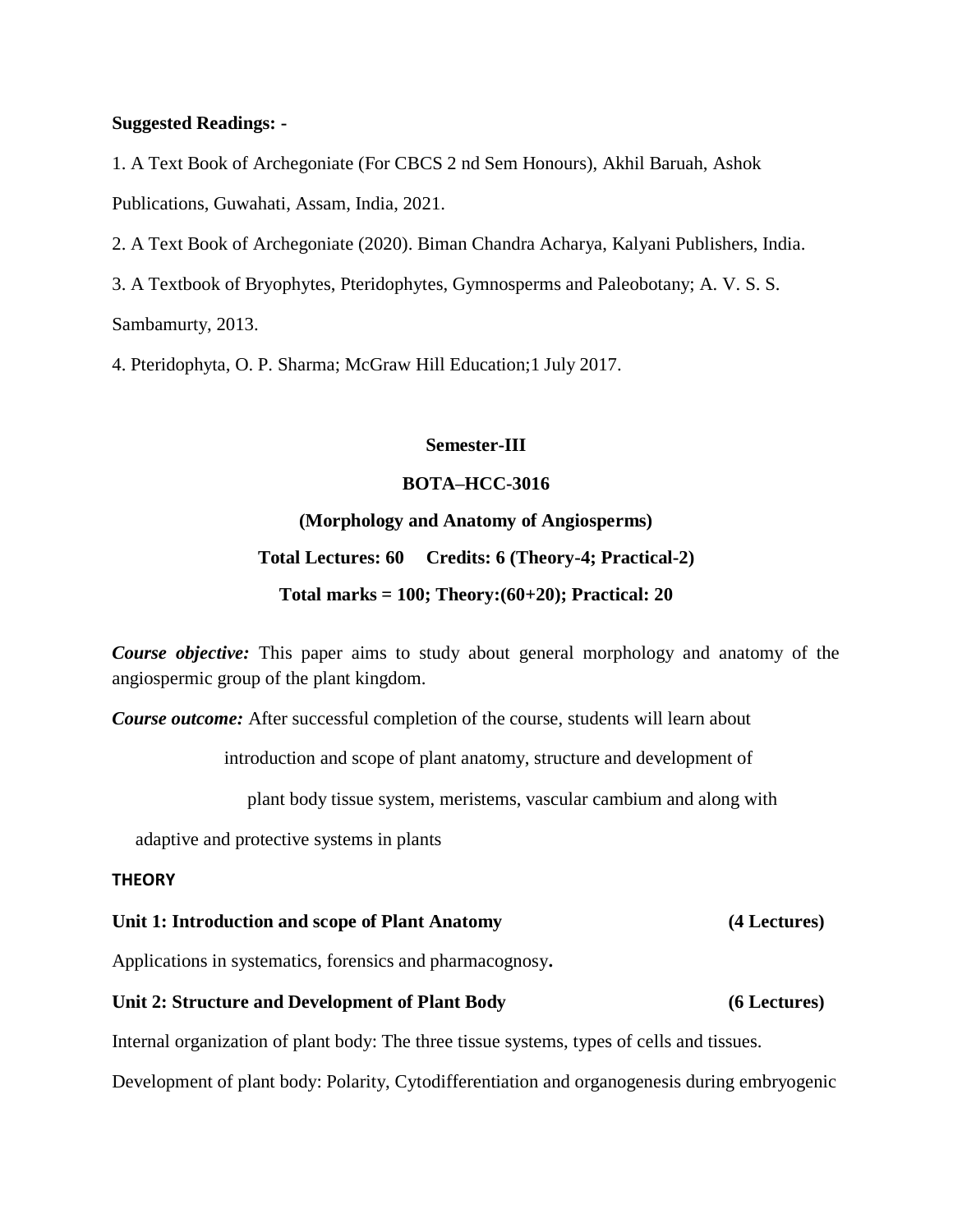development.

### Unit 2: Tissues (12 Lectures)

Classification of tissues; Simple and complex tissues (no phylogeny); cytodifferentiation of tracheary elements and sieve elements; Pits and plasmodesmata; Wall ingrowths and transfer cells, adcrustation and incrustation, Ergastic substances. Hydathodes, cavities, lithocysts and laticifers.

#### Unit 3: Apical meristems (15 Lectures)

Evolution of concept of organization of shoot apex (Apical cell theory, Histogen theory, Tunica Corpus theory, continuing meristematic residue, cytohistological zonation); Types of vascular bundles; Structure of dicot and monocot stem. Origin, development, arrangement and diversity in size and shape of leaves; Structure of dicot and monocot leaf, Kranz anatomy. Organization of root apex (Apical cell theory, Histogen theory, Korpe-Kappe theory); Quiescent centre; Root cap; Structure of dicot and monocot root; Endodermis, exodermis and origin of lateral root.

#### **Unit 4: Vascular Cambium and Wood (15 Lectures)**

Structure, function and seasonal activity of cambium; Secondary growth in root and stem. Axially and radially oriented elements; Types of rays and axial parenchyma; Cyclic aspects and reaction wood; Sapwood and heartwood; Ring and diffuse porous wood; Early and late wood, tyloses; Dendrochronology. Development and composition of periderm, rhytidome and lenticels.

# Epidermal tissue system, cuticle, epicuticular waxes, trichomes (uni and multicellular, glandular and non-glandular), Stomata (structure and types); Adcrustation and incrustation; Anatomical adaptations of xerophytes and hydrophytes.

#### **PRACTICAL**

1. Preparation of temporary slides/ permanent slides/ macerations and museum specimens.

2. Apical meristem of root and shoot;Vascular cambium through permanent slides/photographs.

#### **Unit 5: Adaptive and Protective Systems (8 Lectures)**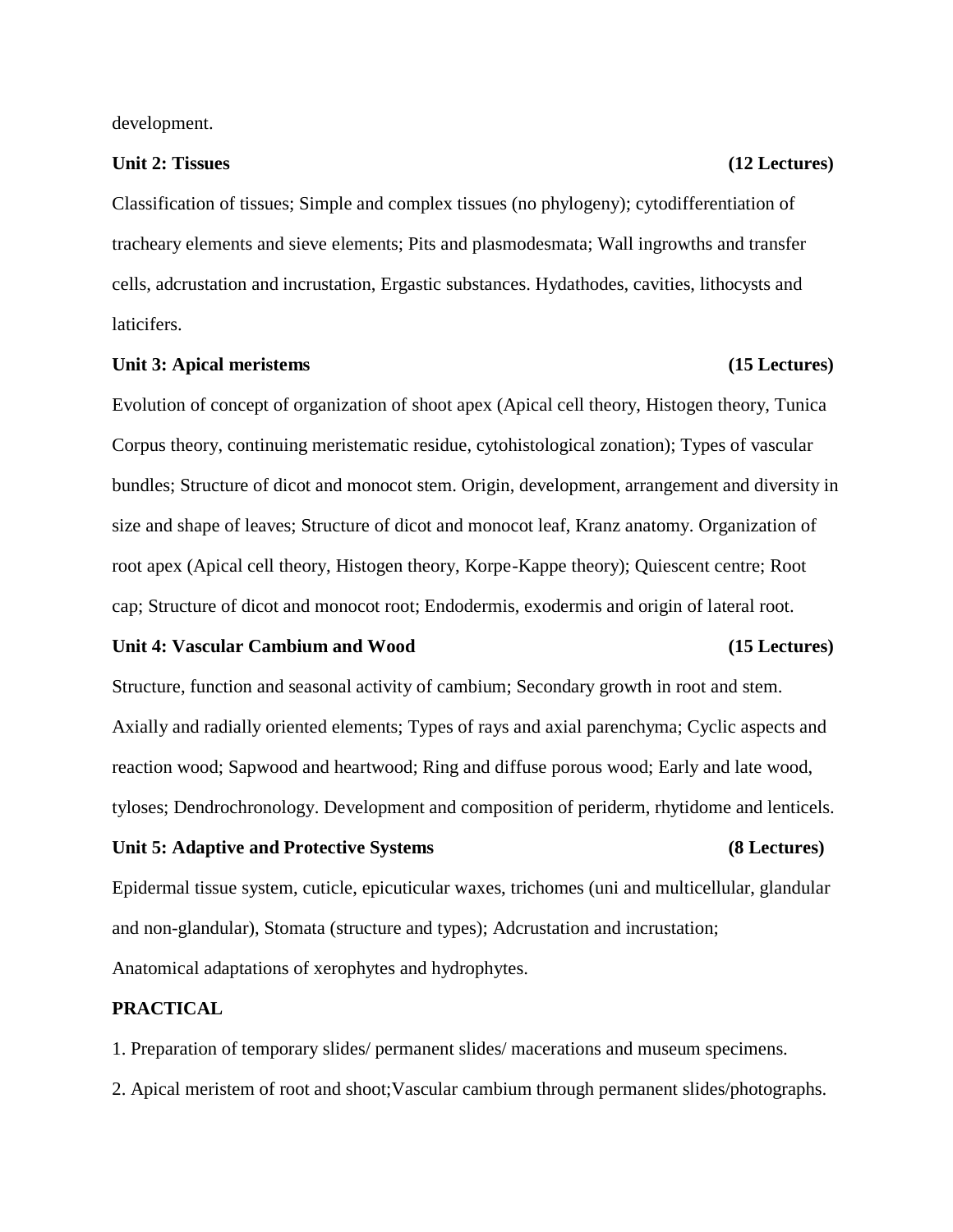- 3. Xylem: Tracheary elements-tracheids, vessels; thickenings; perforation plates;xylem fibres.
- 5. Wood: Ring porous, diffuse porous; Tyloses; Heartwood and sapwood.
- 6. Phloem: Sieve tubes-sieve plates; Companion cells; Phloem fibres.
- 7. Epidermal system: Cell types, Stomata types; Trichomes non-glandular and glandular.
- 8. Secondary growth of monocot and dicot roots.
- 9. Primary, secondary and anomalous growth of monocot and dicot stem.
- 10. Leaf: isobilateral, dorsiventral,  $C_4$  leaves.
- 11. Adaptive Anatomy: xerophytes and hydrophytes.
- 12. Secretory tissues: cavities, lithocysts and laticifers.

#### **Suggested Readings:**

- 1. Plant Anatomy and Embryology (2020) Ranjit Nath Bhattacharya. Kalyani Publishers, India
- 2. Plant Anatomy and Embryology. S. N. Pandey and A. Chadha. Vikas Publishing House.
- 3. Anatomy and Embryology of Angiosperms. V Singh, P. C. Pande and D. K. Jain. Rastogi

Publications.

- 4. A text book of Botany; Angiosperms. B. D. Pandey. S. Chand Publication.
- 5. Integrative Plant Anatomy. W. C. Dickison (2000). Harcourt Academic Press, USA.
- 6. Plant Anatomy. A. Fahn (1974). Pergmon Press. USA.
- 7. Plant Anatomy. J. D. Mauseth. The Benjammin Cummings Publishers, USA.
- 8. Esau's Plant Anatomy: Meristems, cells and tissues of the Plant Body: Their structure,

function and development. John Wiley & amp; Sons, Inc.

8. A Text Book of Plant Anatomy and Embryology (2021). Akhil Baruah. Ashok Book Stall,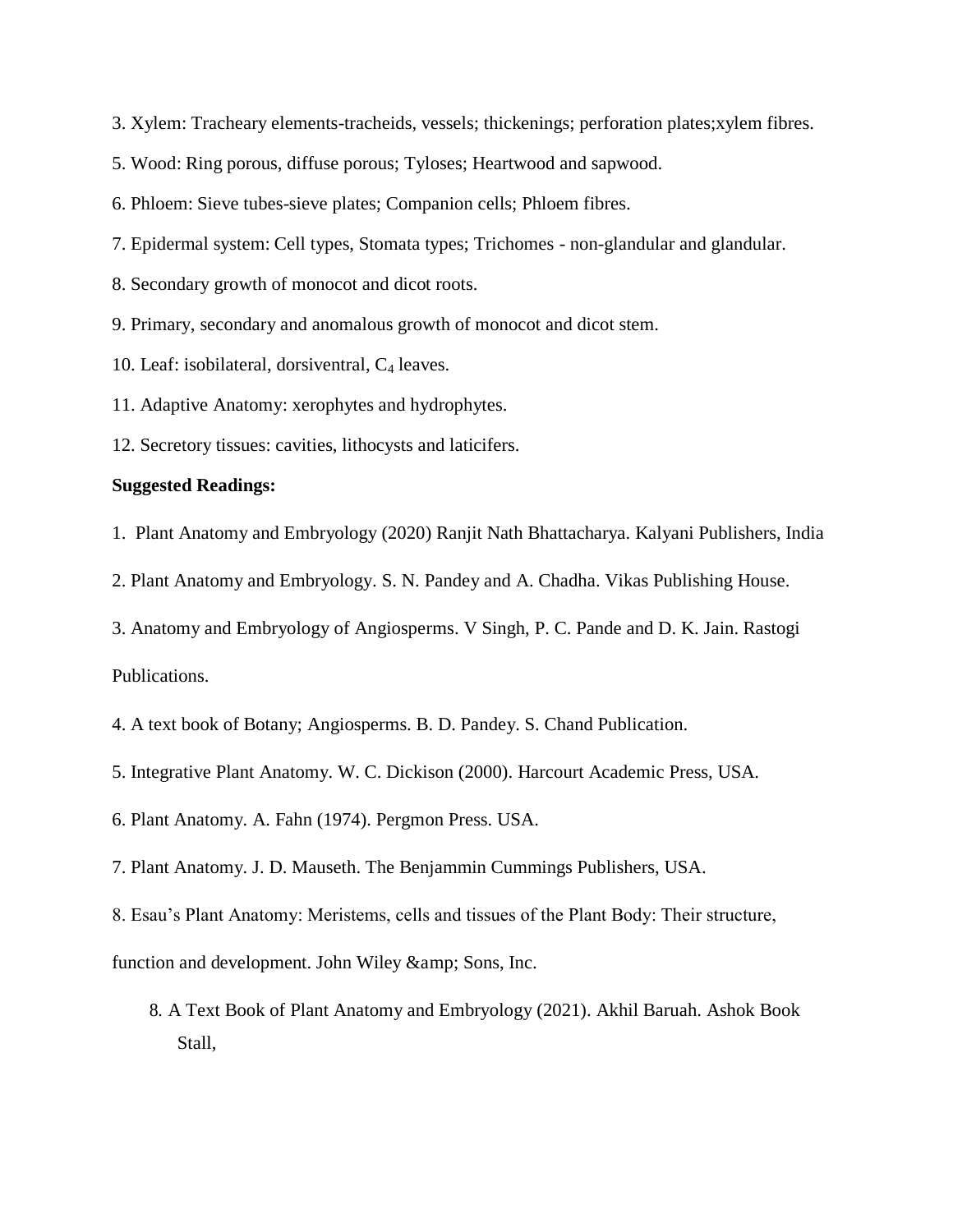### **BOTA–HCC-3026**

## **(Economic Botany)**

### **Total Lectures: 60 Credits: 6 (Theory-4; Practical-2)**

### **Total marks = 100; Theory:(60+20); Practical: 20**

*Course objective:* The paper deals with the significance of economic botany.

*Course outcome:* After successful completion of the course, students will learn about

origin of cultivated plants; origin, morphology, processing and uses of cereals, legumes; sources of sugars and starches, spices, beverages, oils and fats; natural rubber; drug-yielding plants; timber plants and fibers.

### **THEORY**

#### Unit 1: Origin of Cultivated Plants (6 lectures)

Concept of Centres of origin, their importance with reference to Vavilov's work. Plant introduction; Crop domestication and loss of genetic diversity; evolution of new

crops/varieties, importance of germplasm diversity.

### **Unit 2: Cereals (6 lectures)**

Origin, morphology, processing & uses of Rice and Wheat; Brief account of millets.

#### Unit 3: Legumes (6 lectures)

Origin, morphology and uses of Chick pea, Pigeon pea and fodder legumes. Importance to man and ecosystem.

#### Unit 4: Sources of sugars and starches (4 lectures)

Morphology and processing of sugarcane, products and by-products of sugarcane industry.

Potato – morphology, propagation & uses.

### Unit 5: Spices (6 lectures)

Listing of important spices, their family and part(s) used. Economic importance with special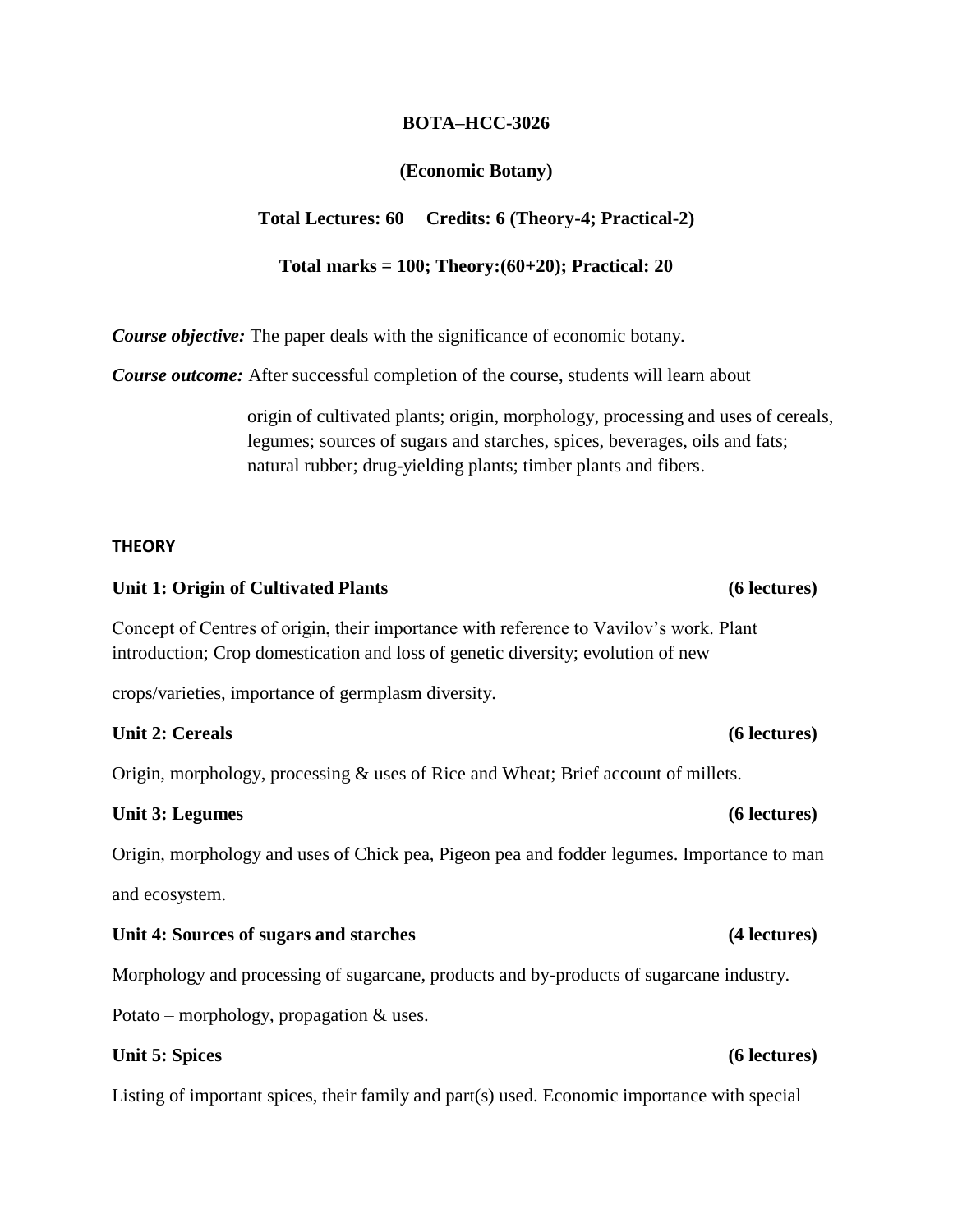reference to fennel, saffron, clove and black pepper.

### **Unit 6: Beverages (4 lectures)**

Morphology, processing & uses of Tea and Coffee.

### **Unit 7: Sources of oils and fats (10 lectures)**

General description, classification, extraction, their uses and health implications. Botanical name, family & uses of groundnut,coconut, linseed, soybean and mustard. Essential Oils:

General account, extraction methods, comparison with fatty oils & their uses.

# **Unit 8: Natural Rubber (3 lectures)**

Para-rubber: tapping, processing and uses.

### Unit 9: Drug-yielding plants (8 lectures)

Therapeutic and habit-forming drugs with special reference to C*inchona, Digitalis, Papaver* and

*Cannabis*; Tobacco (Morphology, processing, uses and health hazards)*.*

### Unit 10: Timber plants (3 Lectures)

General account with special reference to teak and sal.

### Unit 11: Fibers (4 lectures)

Classification based on the origin of fibers; Morphology, extraction and uses of Cotton, Coir and Jute.

### **PRACTICAL**

1. Cereals: Wheat and Rice (habit sketch, grain, starch grains, micro-chemical tests).

2. Legumes: Chick pea, Pigeon pea, and Soybean(habit, fruit, seed structure, micro-chemical tests).

3. Sources of sugars and starches: Sugarcane and potato (habit sketch; cane juice-micro-chemical tests, starch grains in tuber.

4. Spices: Black pepper, Fennel and Clove (habit Sketch).

5. Beverages: Tea (plant specimen, tea leaves), Coffee (plant specimen, beans).

6. Sources of oils and fats: Coconut, Groundnut and Mustard: plant specimen, seeds/fruit, tests for fats.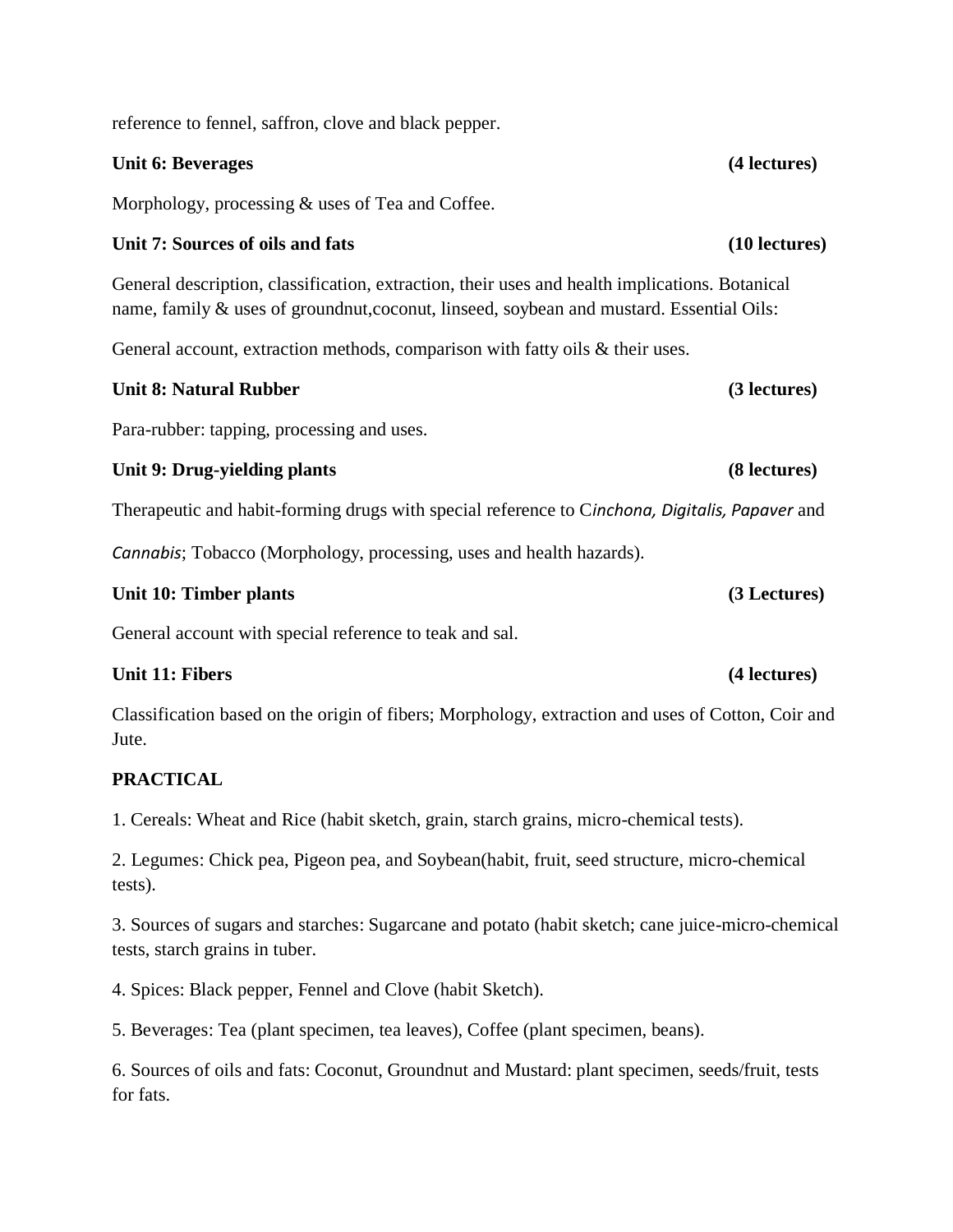7. Rubber: Specimen – plant & natural rubber, samples of rubber products.

8. Fiber-yielding plants: Cotton (structure of seed – lint & fuzz and test for cellulose), Jute (structure of fibre and test for lignin).

### **Suggested Readings:**

1. A Text Book of Plant Resource Utilization (2016). Akhil Baruah Assam Book Dipot, India

2. A Hand Book of Plant Resource Utilization and Conservation (2015). Bijan Bihari Dutta. Authorspress, India.

3. Economic Botany – A Profile, Akhil Baruah, Eastern Book House, Guwahati, Assam, India, 2012.

4. Economic Botany. B. P. Pandey. S. Chand & amp; Co Ltd.

5. Economic Botany. Bhabananda Baruah. Kalyani Publishers. India.

6. A Text Book of Economic Botany. A Narsimha Reddy, K. Shailaja and A. Rajani.

# **BOTA–HCC-3036 (Genetics) Total Lectures: 60 Credits: 6 (Theory-4; Practical-2) Total marks = 100; Theory:(60+20); Practical: 20**

*Course objective:* This paper aims to study about general concept of genetics.

*Course outcome:* After successful completion of the course, students will learn about

Mendelian genetics and its extension; extrachromosomal inheritance; linkage, crossing over and chromosome mapping; variation in chromosome number and structure; gene mutations; fine structure of gene; population and evolutionary genetics; principles and methods of plant breeding.

### **THEORY**

#### **Unit 1: Mendelian genetics and its extension (14 lectures)**

Mendelism: History; Principles of inheritance; Chromosome theory of inheritance; Autosomes and sex chromosomes; Probability and pedigree analysis; Pleiotropy, Penetrance and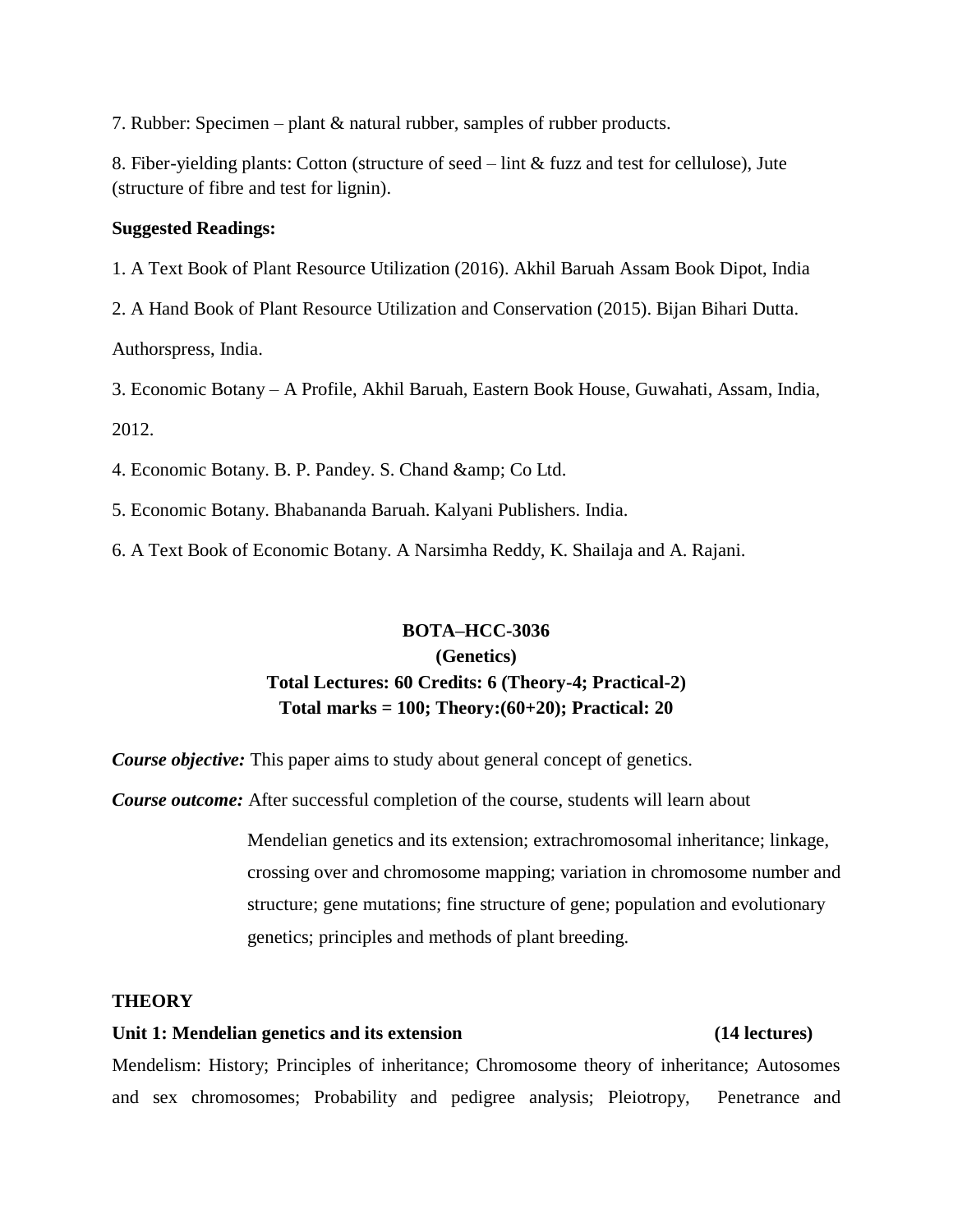Expressivity, Devitions of Mendelism: Incomplete dominance and Codominance; Lethal alleles, Epistasis (Dominant and recessive), Complementary and Inhibitory factors; Numericals; Multiple alleles, Polygenic inheritance.

# **Unit 2: Extrachromosomal Inheritance (6 lectures)**

Chloroplast mutation: Variegation in Four o'clock plant; Mitochondrial mutations in yeast; Maternal inheritance and Maternal effects-shell coiling in snail; Infective heredity- Kappa particles in Paramecium.

# **Unit 3: Linkage, crossing over and chromosome mapping (12 lectures)**

Linkage and crossing over-Cytological basis of crossing over; Recombination frequency, two factor and three factor crosses; Interference and coincidence; Numericals based on gene mapping;Sex Linkage.

# **Unit 4: Variation in chromosome number and structure (8 lectures)**

Euploidy (Polyploidy: autoploidy and alloploidy) and Aneuploidy Deletion, Duplication, Inversion, Translocation, Position effect,

# **Unit 5: Gene mutations (8 lectures)**

Types of mutations; Molecular basis of Mutations: Frame shift and Substitution mutation (Transition and Transversion), Mutagens – physical and chemical (Base analogs, deaminating, alkylating and intercalating agents); Detection of mutations: ClB method. Role of Transposons in mutation. DNA damage and repair mechanisms.

# **Unit 6: Fine structure of gene (4 lectures)**

Classical vs molecular concepts of gene; Cis-Trans complementation test for functional allelism; Structure of Phage T4, rII Locus.

# **Unit 7: Population and Evolutionary Genetics (4 lectures)**

Gene pool, Gene frequencies, Genotype frequencies, Hardy-Weinberg Law, role of natural selection, mutation, genetic drift. Genetic variation and Speciation.

# **Unit:8 Plant Breeding (4 lectures)**

Principles and methods of plant breeding: Introduction, Selection, Hybridization and Back cross method; Mutation breeding; Heterosis and inbreeding depression and Male sterility

# **PRACTICAL**

1. Meiosis through temporary squash preparation.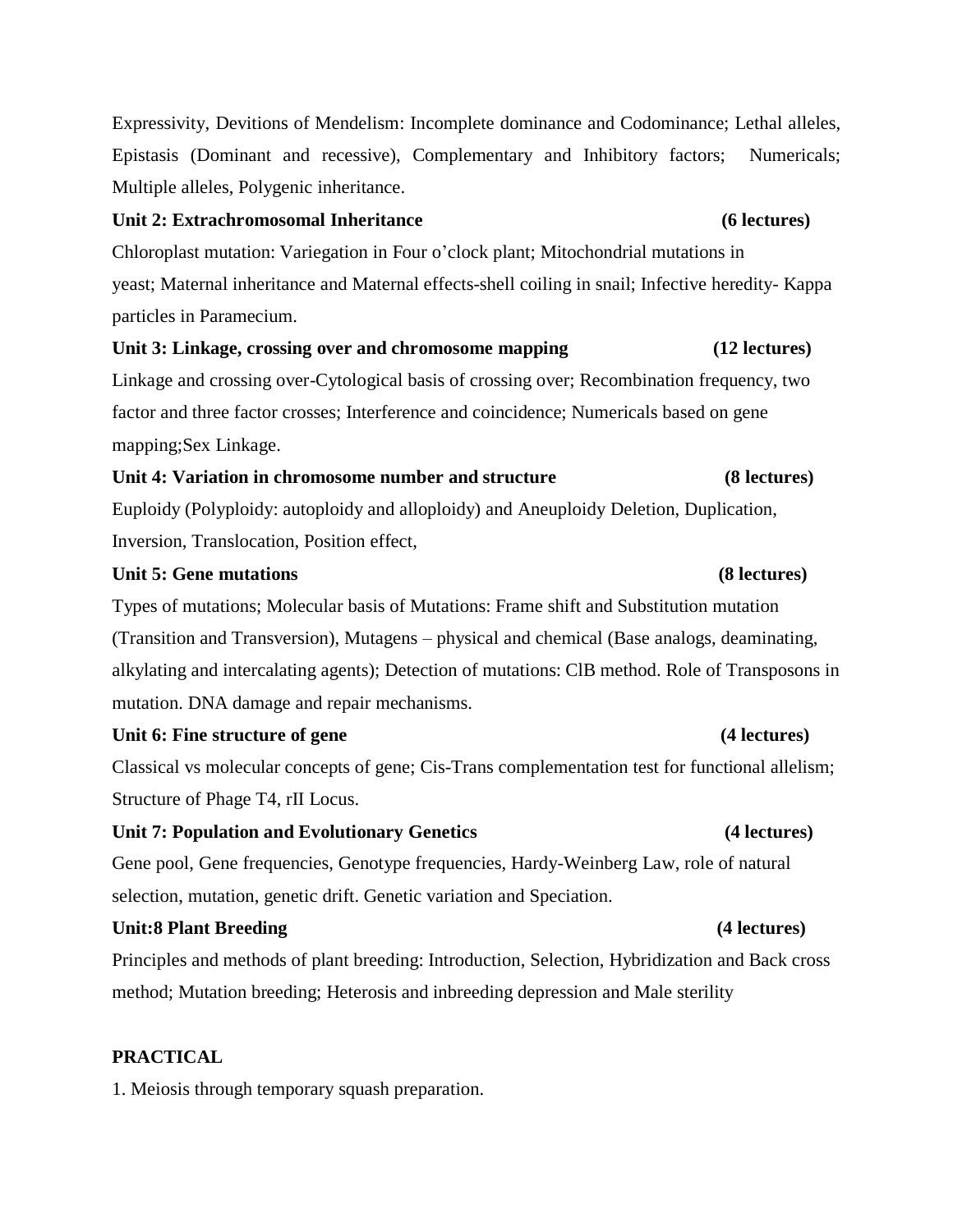2. Mendel's laws through seed ratios. Laboratory exercises in probability and chi-square.

3. Chromosome mapping using point test cross data.

4. Pedigree analysis for dominant and recessive autosomal and sex-linked traits.

5. Incomplete dominance and gene interaction through seed ratios (9:7, 9:6:1, 13:3, 15:1, 12:3:1, 9:3:4).

6. Study of aneuploidy: Down's, Klinefelter's and Turner's syndromes (Photographs).

7. Photographs/Permanent Slides showing Translocation Ring, Laggards and Inversion Bridge.

8. Study of human genetic traits (photograph): Sickle cell anemia, Xeroderma

Pigmentosum, Albinism, Red-green Colour blindness, Widow's peak, Rolling of tongue,

Hitchhiker's thumb and Attached ear lobe.

9. Hybridization techniques: Selection and preparation of parents, floral biology study, emasculation, bagging, tagging and pollination.

10. Study of pollen morphology, measurement and viability.

#### **Suggested Readings:**

1. Fundamentals of Genetics (2017). B.D. Singh and Payal Bansal; Kalyani Publishers.

2. Principles of Genetics; Gardner E.J., M. J. Simmons and D. P. Snustad (1991); John Wiley &

Sons India; 8 th Edition (2015).

- 3. Cell Biology, Genetics, Molecular Biology; Verma P.S.; S Chand & amp; Co Ltd.
- 4. Cytology, Genetics, Evolution and Plant Breeding; P.K Gupta (1996). Rastogi Publications.
- 5. Genetics and Biostatistics (2011). R. P. Meyyan. Saras Publication, Kanyakumari, India.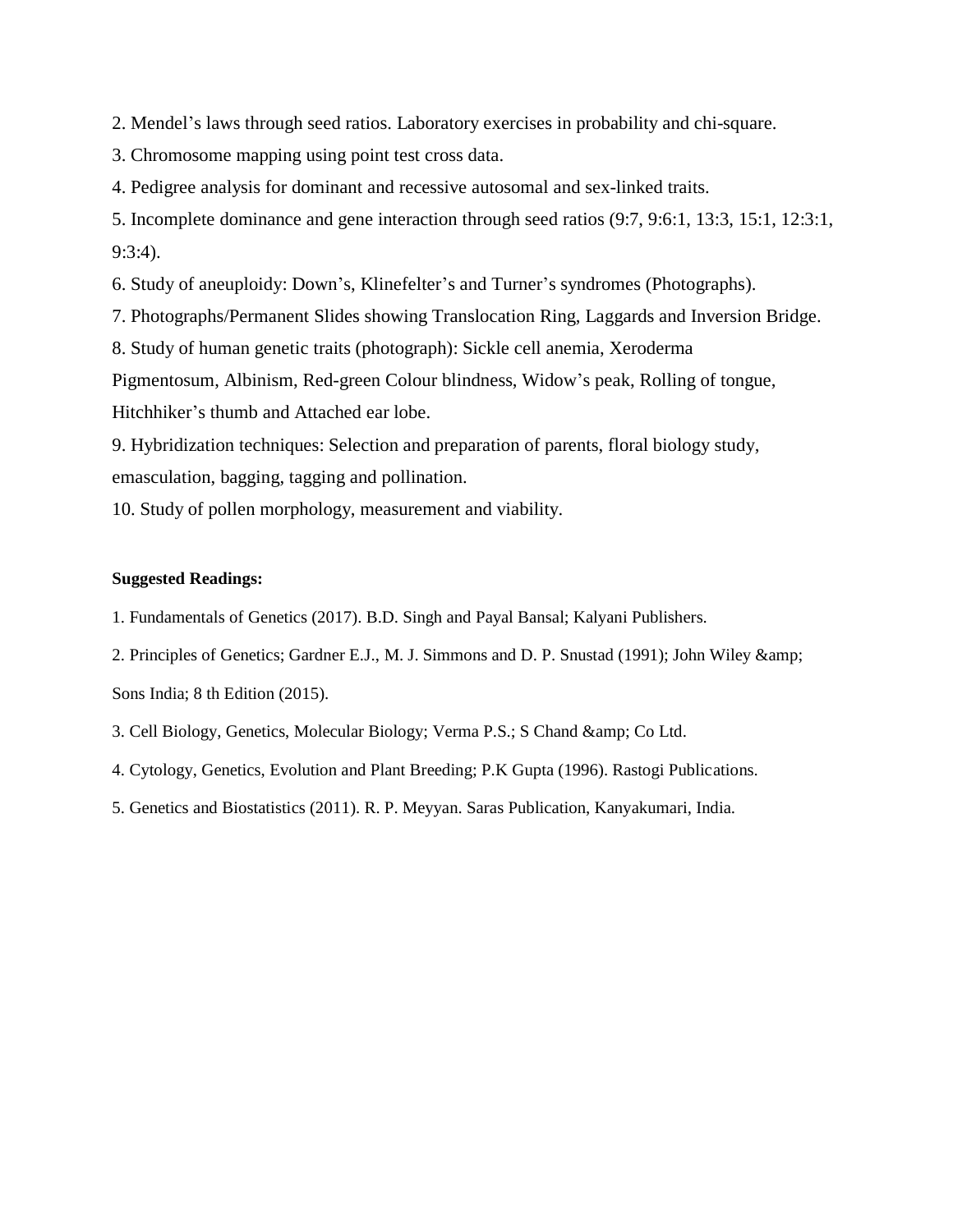**Regular Core Course / HonoursGeneric Elective Course Semester-I BOTA–RCC-1016 / BOTA–HGE-1016 (Biodiversity - Microbes, Algae, Fungi and Archegoniate) Total Lectures: 60 Credits: 6 (Theory-4; Practical-2) Total marks = 100; Theory:(60+20); Practical: 20**

*Course objective:* This paper aims to provide a general idea of microbes, algae, fungi and archigoniates.

*Course outcome:* After successful completion of the course, students will have a clear picture

of the microbial world, viruses and bacteria; general characteristics, ecology and distribution, reproduction; classification of algae, fungi, bryophytes, pteridophytes and gymnospermsalongwithtypespecies and economicimportance.

### **THEORY**

### **Unit 1:***Microbes*(10 Lectures)

Viruses – Discovery, general structure, replication (general account), DNA virus (T-phage); Lytic and lysogenic cycle, RNA virus (TMV); Economic importance; Bacteria – Discovery, General characteristics and cell structure; Reproduction – vegetative, asexual and recombination (conjugation, transformation and transduction); Economic importance.

### **Unit 2:***A l g a e* (12 Lectures)

General characteristics; Ecology and distribution; Range of thallus organization and reproduction; Classification of algae; Morphology and life-cycles of the following: *Nostoc*, *Chlamydomonas*, *Oedogonium*, *Vaucheria*, *Fucus*, *Polysiphonia*. Economic importance of algae. **Unit 3:***Fungi*(12 Lectures)

Introduction- General characteristics, ecology and significance, range of thallus organization, cell wall composition, nutrition, reproduction and classification; True Fungi- General characteristics, ecology and significance, life cycle of *Rhizopus* (Zygomycota) *Penicillium* (Ascomycota), *Puccinia*, *Agaricus* (Basidiomycota); *Symbiotic Associations*- Lichens: General account, reproduction and significance; Mycorrhiza: ectomycorrhiza and endomycorrhiza and their significance.

# **Unit 4:** *IntroductiontoArchegoniate* (2 Lectures)

Unifying features of archegoniates, Transition to land habit, Alternation of generations. **Unit 5:***Bryophytes* (10 Lectures)

General characteristics, adaptations to land habit, Classification, Range of thallus organization. Classification (up to family), morphology, anatomy and reproduction of *Marchantia* and *Funaria*. (Developmental details not to be included). Ecology and economic importance of bryophytes with special mention of *Sphagnum*.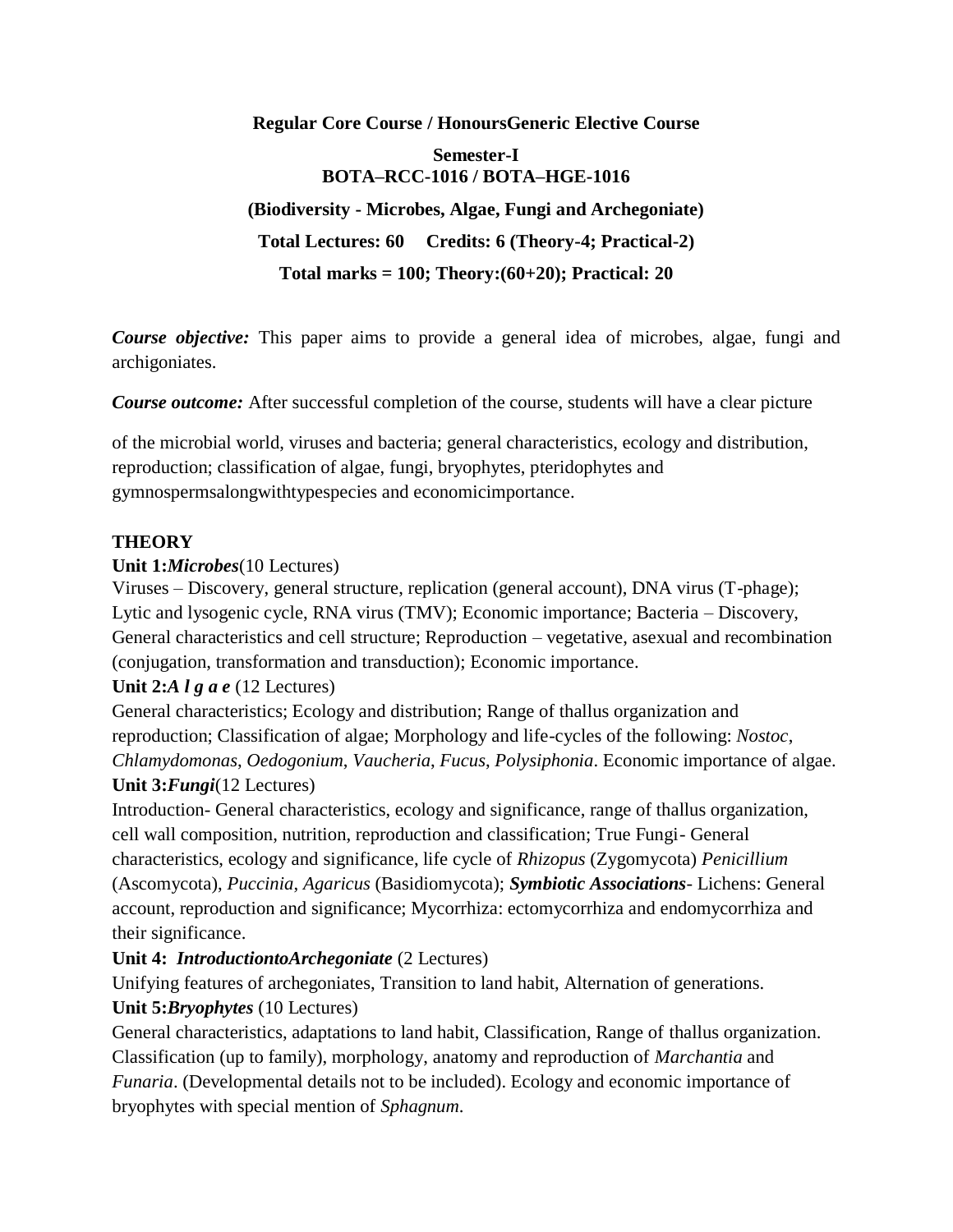# **Unit 6:***Pteridophytes*(8 Lectures)

General characteristics, classification, Early land plants (*Cooksonia* and *Rhynia*). Classification (up to family), morphology, anatomy and reproduction of *Selaginella, Equisetum* and *Pteris*. (Developmental details not to be included). Heterospory and seed habit, stelar evolution. Ecological and economical importance of Pteridophytes.

## **Unit 7:***Gymnosperms*(6 Lectures)

General characteristics, classification. Classification (up to family), morphology, anatomy and reproduction of *Cycas* and *Pinus*. (Developmental details not to be included). Ecological and economical importance.

# **PRACTICAL**

1. EMs/Models of viruses –T-Phage and TMV, Line drawing/Photograph of Lytic and LysogenicCycle.

2. Types of Bacteria from temporary/permanentslides/photographs; Binary Fission; Conjugation; Structure of rootnodule.

3. Gramstaining.

4. Study of vegetative and reproductive structures of Nostoc, Chlamydomonas (electron micrographs), Oedogonium, Vaucheria, Fucus\* and Polysiphonia through temporary preparations and permanentslides.

5. *Rhizopus and Penicillium*: Asexual stage from temporary mounts and sexual structures through permanentslides.

6. *Puccinia:* Herbarium specimens of Black Stem Rust of Wheat and infected Barberry leaves; section/tease mounts of spores on Wheat and permanent slides of both thehosts.

7. *Agaricus:* Specimens of button stage and full grown mushroom; Sectioning of gills of Agaricus.

8. Lichens: Study of growth forms of lichens (crustose, foliose andfruticose)

9. Mycorrhiza: ecto mycorrhiza and endo mycorrhiza(Photographs)

10. *Marchantia*- morphology of thallus, w.m. rhizoids and scales, v.s. thallus through gemma cup, w.m. gemmae (all temporary slides), v.s. antheridiophore,archegoniophore, l.s. sporophyte (all permanent slides).

11. *Funaria*- morphology, w.m. leaf, rhizoids, operculum, peristome, annulus, spores (temporary slides); permanent slides showing antheridial and archegonial heads, l.s. capsule andprotonema.

12. *Selaginella*- morphology, w.m. leaf with ligule, t.s. stem, w.m. strobilus, w.m.

microsporophyll and megasporophyll (temporary slides), l.s. strobilus (permanentslide).

13. *Equisetum*-morphology,t.s.internode,l.s.strobilus,t.s.strobilus,w.m.sporangiophore,w.m. spores (wet and dry)(temporary slides); t.s rhizome (permanent slide).

14. *Pteris*- morphology, t.s. rachis, v.s. sporophyll, w.m. sporangium, w.m. spores (temporary slides), t.s. rhizome, w.m. prothallus with sex organs and young sporophyte (permanentslide). 15. *Cycas*- morphology (coralloid roots, bulbil, leaf), t.s. coralloid root, t.s. rachis, v.s. leaflet, v.s. microsporophyll, w.m. spores (temporary slides), l.s. ovule, t.s. root (permanentslide).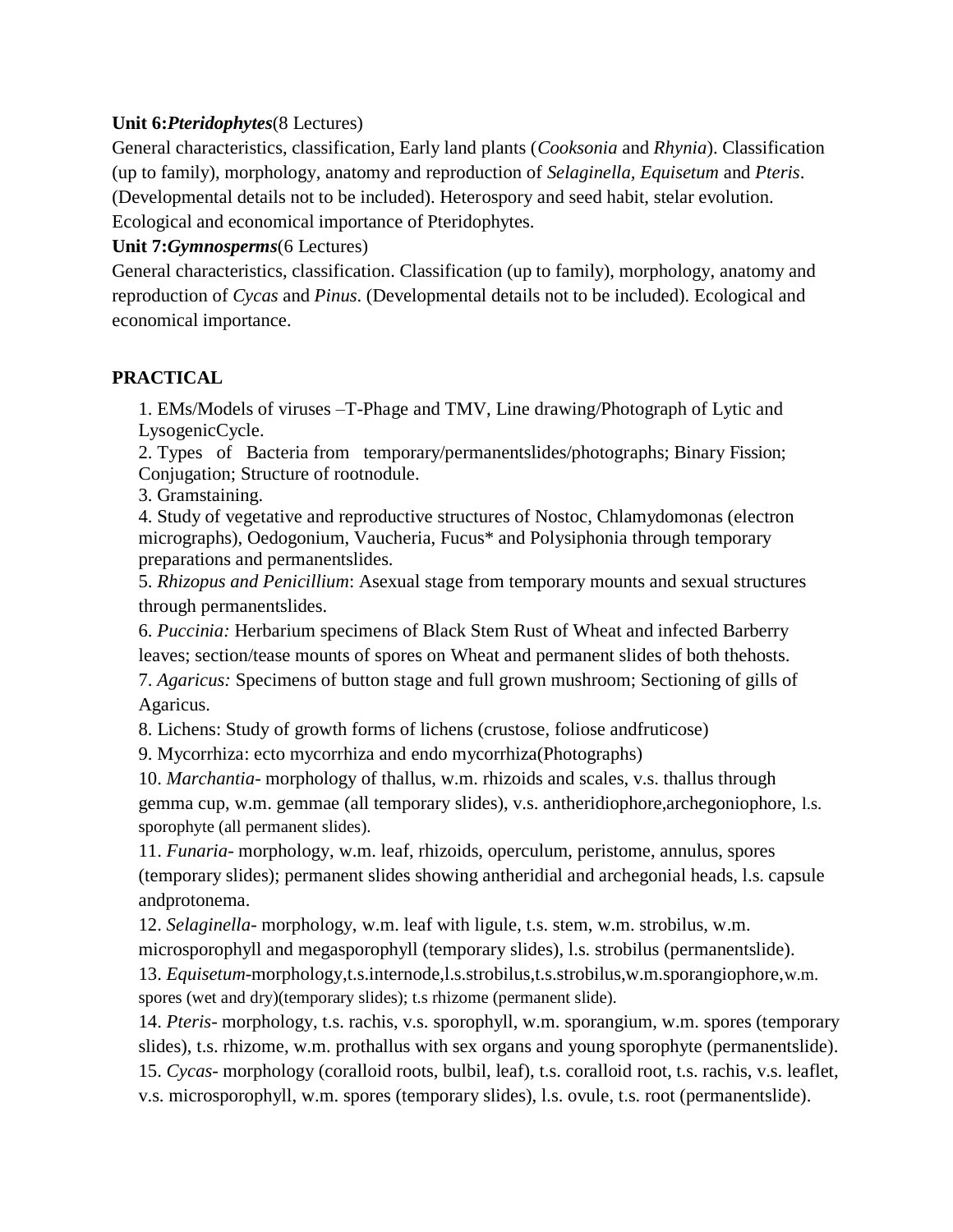16. *Pinus*- morphology (long and dwarf shoots, w.m. dwarf shoot, male and female), w.m. dwarf shoot, t.s. needle, t.s. stem, ,l.s./t.s. male cone, w.m. microsporophyll, w.m. microspores (temporary slides), l.s. female cone, t.l.s.&r.l.s. stem (permanentslide).

# **Suggested Readings:**

1. Botany for Degree Students: A.C. Dutta (Revised by T.C. Dutta), 6 th Edition, Oxford Publisher.

2. A Text Book of Botany, Microbiology and Phycology (2019-2020). V. Singh, P C Pandey and D K Jain. Rastogi Publications, Meerut.

3. A Textbook of Microbiology; D K Maheshwari and R C Dubey; S Chand Publishing.

4. An Introduction to Fungi (4 th Edition): H C Dubey. Scientific Publishers, India

5. A Text Book of Archegoniate (2021). Akhil Baruah, Ashok Publications, Guwahati, Assam, India.

6. Biodiversity (2020) For 1 st Semester General course. Ranjit Nath Bhattacharjee. Kalyani Publishers, India

7. A Text Book of Archegoniate (2020). Biman Chandra Acharya, Kalyani Publishers, India.

8. Udvid Bigyan: Jibor Boichitrata (For 1 st Semester)-Dr. Suresh Bharali, Surya Prakash, Panbazar, Guwahati. (Assamese Version)

9. Algae, Fungi, Bryophytes and Plant Pathology (2014). Saras Publication, Kanyakumari, India.

10. Onujibor Boichitrata aru Opuspak Udvid (Diversity of Microbes and Cryptogams). Karuna Kanta Das. Assam Book Depot, Panbazar, Guwahati. (Assamese Version)

# **Semester II**

# **BOTA–RCC-2016 / BOTA-HGE-2016 (Plant Ecology and Taxonomy)**

# **Total Lectures: 60 Credits: 6 (Theory-4; Practical-2)**

**Total marks = 100; Theory:(60+20); Practical: 20**

*Course objective:* This paper aims to provide a general idea of plant ecology and taxonomy.

*Course outcome:* After successful completion of the course, students will have a clear picture

of the concept, scope of plant ecology; various ecological factors; plant communities; ecosystems; principal biogeographical zones and endemism. Students will also get introduced to the basics of plant taxonomy; importance of herbarium and botanical garden; botanical nomenclature as well as different classification systems.

# **THEORY**

**Unit 1:** *Introduction to Plant Ecology* (2 Lectures)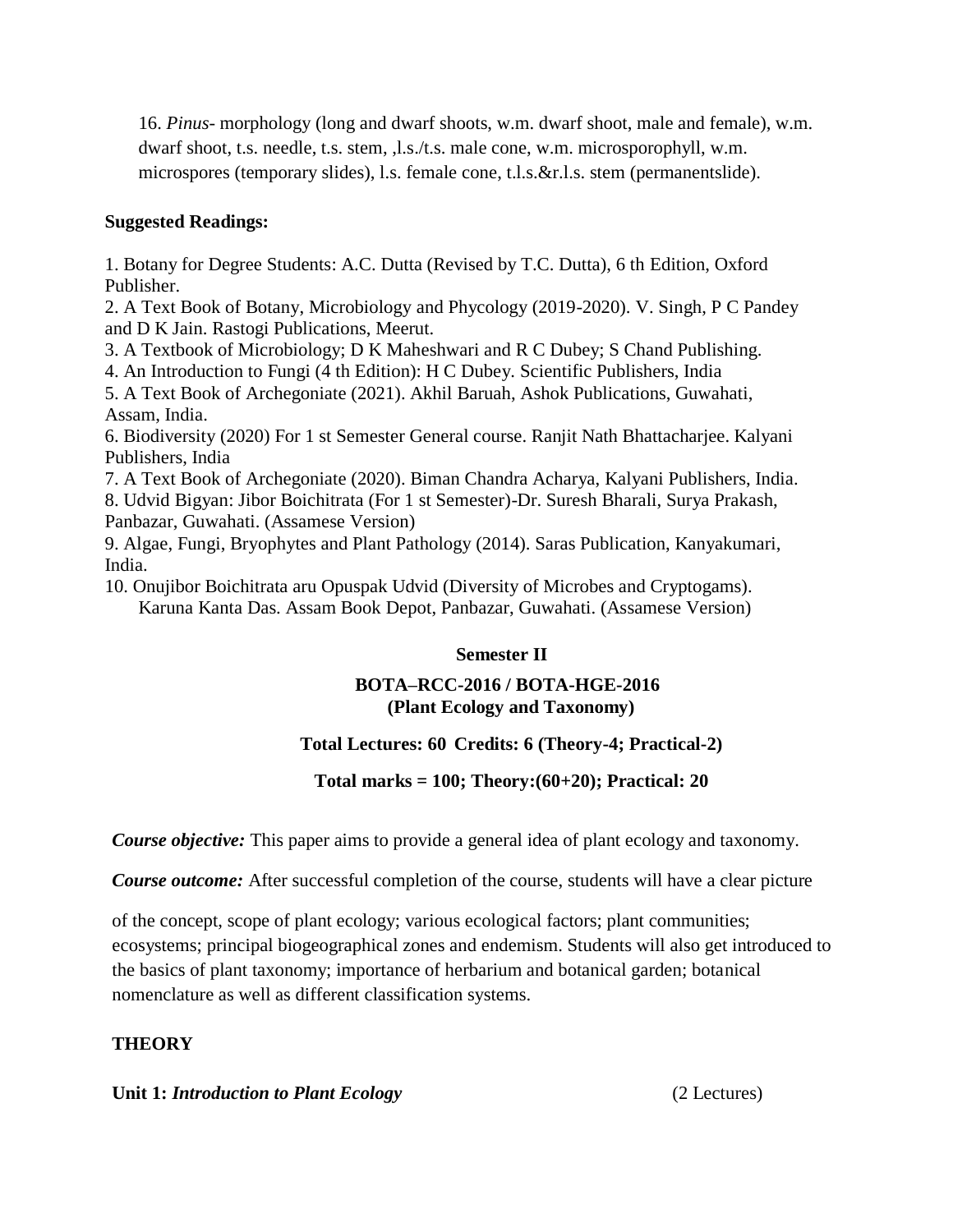| Definition, Concept, Scope, Relation with other disciplines and Importance.                     |                 |
|-------------------------------------------------------------------------------------------------|-----------------|
| Unit 2: Ecological factors                                                                      | $(10$ Lectures) |
| Soil: Origin, formation, composition, soil profile. Water: States of water in the               |                 |
| types. Light and temperature: Variation Optimal and limiting<br>environment, precipitation      |                 |
| factors; Shelford law of tolerance. Adaptation<br>of hydrophytes and xerophytes.                |                 |
| <b>Unit 3: Plant communities</b>                                                                | (6 Lectures)    |
| Characters; Ecotone and edge effect; Succession; Processes and types.                           |                 |
| Unit 4: Ecosystem                                                                               | (8 Lectures)    |
| Structure; energy flow trophic organisation; Food chains and food webs, Ecological pyramids     |                 |
| production and productivity; Biogeochemical cycling; Cycling of carbon, nitrogen and            |                 |
| Phosphorous.                                                                                    |                 |
| Unit 5: Phytogeography                                                                          | (4 Lectures)    |
| Principal biogeographical zones; Endemism                                                       |                 |
| Unit 6: Introduction to Plant Taxonomy                                                          | (2 Lectures)    |
| Identification, Classification, Nomenclature.                                                   |                 |
| Unit 7: Identification                                                                          | (4 Lectures)    |
| Functions of Herbarium, important herbaria and botanical gardens of the world and India;        |                 |
| Documentation: Flora and Manual, Keys: single access and multi-access.                          |                 |
| Unit 8: Taxonomic evidences from palynology, cytology, phytochemistry and molecular data.       |                 |
|                                                                                                 | (6 Lectures)    |
| Unit 9: Taxonomic hierarchy                                                                     | (2 Lectures)    |
| Ranks, categories and taxonomic groups                                                          |                 |
| Unit 10: Botanical nomenclature                                                                 | (6 Lectures)    |
| Principles and rules (ICN); ranks and names; binominal system, typification, author's citation, |                 |
| valid and effective publication, rejection of names, principle of priority and its limitations. |                 |
| Unit 11: Classification                                                                         | (6 Lectures)    |
| Types of classification-artificial, natural and phylogenetic. Bentham and Hooker (uptoseries),  |                 |
| Engler and Prantl (upto series), Concept of APG system of classification with recent            |                 |
| modifications.                                                                                  |                 |
| Unit 12: Biometrics, numerical taxonomy and cladistics                                          | (4 Lectures)    |
| Characters; variations; OTUs, character weighting and coding; cluster analysis; phenograms,     |                 |
| cladograms (definitions and differences).                                                       |                 |
| <b>PRACTICAL</b>                                                                                |                 |
| 1. Study of instruments used to measure microclimatic variables: Soil thermometer, maximum      |                 |
| and minimum thermometer, anemometer, psychrometer/hygrometer, rain gauge and lux meter.         |                 |

2. Determination of pH from soil and water samples.

3. Study of morphological adaptations of hydrophytes and xerophytes (two each).

4. Determination of minimal quadrat size for the study of herbaceous vegetation in the college campus by species area curve method. (species to be listed)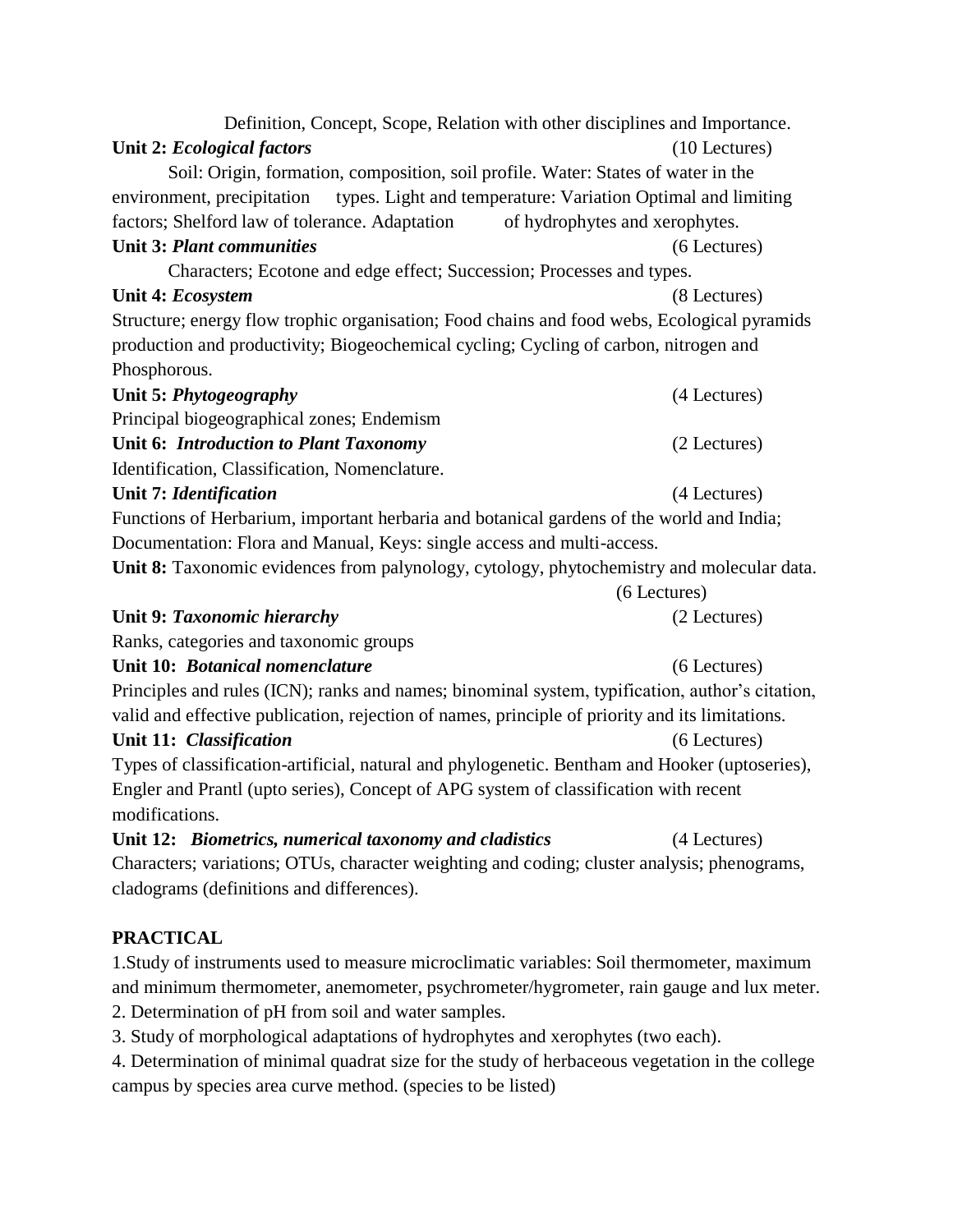5. Quantitative analysis of herbaceous vegetation in the college campus for frequency and comparison with Raunkiaer's frequency distribution law

6. Study of vegetative and floral characters of the following families (Description, V.S. flower, section of ovary, floral diagram/s, floral formula/e and systematic position according to Bentham

& Hooker's system of classification): Verbenaceae, Solanaceae, Lamiaceae, Malvaceae

7. Mounting of a properly dried and pressed specimen of any four wild plants with herbarium label.

# **Suggested Readings**

1. Text book of Plant Systematics (2021). Akhil Baruah, Kalyani Publishers, India.

2. Plant Taxonomy (2013), Akhil Baruah, EBH Publishers, India

3. Plant Ecology and Taxonomy with Practical (2020). Ranjit Nath Bhattacharya. Kalyani

Publishers, India.

4. Advanced Plant Taxonomy (2009), A.K Mondal, New Central Book Agency, India.

# **Semester III**

# **BOTA–RCC-3016 / BOTA-HGE-3016 (Plant Anatomy and Embryology) Total Lectures: 60 Credits: 6 (Theory-4; Practical-2) Total marks = 100; Theory:(60+20); Practical: 20**

*Course objective:* This paper aims to provide a general idea of plant anatomy and embryology.

*Course outcome:* After successful completion of the course, students will have a clear picture

of the different tissue systems; secondary growth in roots and stem; adaptive and protective systems in plants; structural organizationofflower; pollination mechanisms and adaptations; Double fertilization; dispersal mechanisms; endosperm types, structure and functions; dicot and monocot embryo; Embryo- endosperm relationship; apomixisandpolyembryony.

# **THEORY**

# **Unit 1:** *Meristematic andpermanenttissues*

(8 Lectures)

Root and shoot apical meristems; Simple and complex tissues.

**Unit 2:***Organs*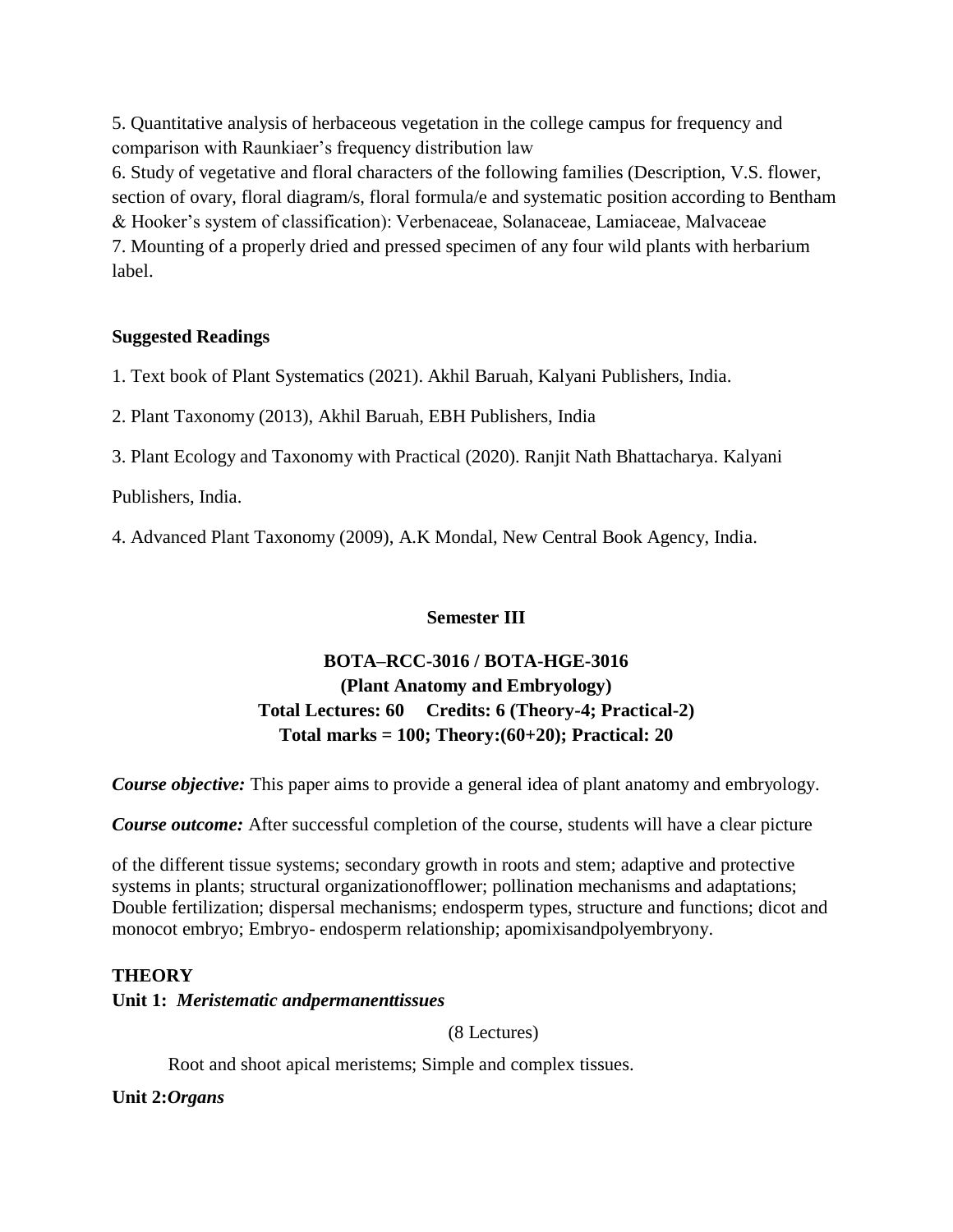|                                                                                                   | (4 Lectures) |
|---------------------------------------------------------------------------------------------------|--------------|
| Structure of dicot and monocot root stem and leaf.                                                |              |
| Unit 3:SecondaryGrowth                                                                            | (8)          |
| Lectures)                                                                                         |              |
| Vascular cambium – structure and function, seasonal activity. Secondary growth in root and        |              |
| stem, Wood (heartwood and sapwood).                                                               |              |
| Unit 4: Adaptive andprotective systems                                                            | (8)          |
| Lectures)                                                                                         |              |
| Epidermis, cuticle, stomata; General account of adaptations in xerophytes and hydrophytes.        |              |
| Unit 5: Structural organizationofflower                                                           | (8)          |
| Lectures)                                                                                         |              |
| Structure of anther and pollen; Structure and types of ovules; Types of embryo sacs, organization |              |
| and ultrastructure of mature embryo sac.                                                          |              |
| Unit 6: Pollinationandfertilization                                                               | (8)          |
| Lectures)                                                                                         |              |
| Pollination mechanisms and adaptations; Double fertilization; Seed-structure appendages and       |              |
| dispersal mechanisms.                                                                             |              |
| Unit 7: Embryoand endosperm                                                                       | (8)          |
| Lectures)                                                                                         |              |
| Endosperm types, structure and functions; Dicot and monocot embryo; Embryo- endosperm             |              |
| relationship.                                                                                     |              |
| Unit 8: Apomixisandpolyembryony                                                                   | (8)          |
| Lectures)                                                                                         |              |
| Definition, types and practical applications.                                                     |              |
| <b>PRACTICAL</b>                                                                                  |              |
| 1. Preparation of temporary slides and permanent slides                                           |              |

2. Study of meristematic and permanent tissues(parenchyma, collenchyma and sclerenchyma).

3. Anatomical study of Stem (monocot and dicot): Primary and secondary growth.